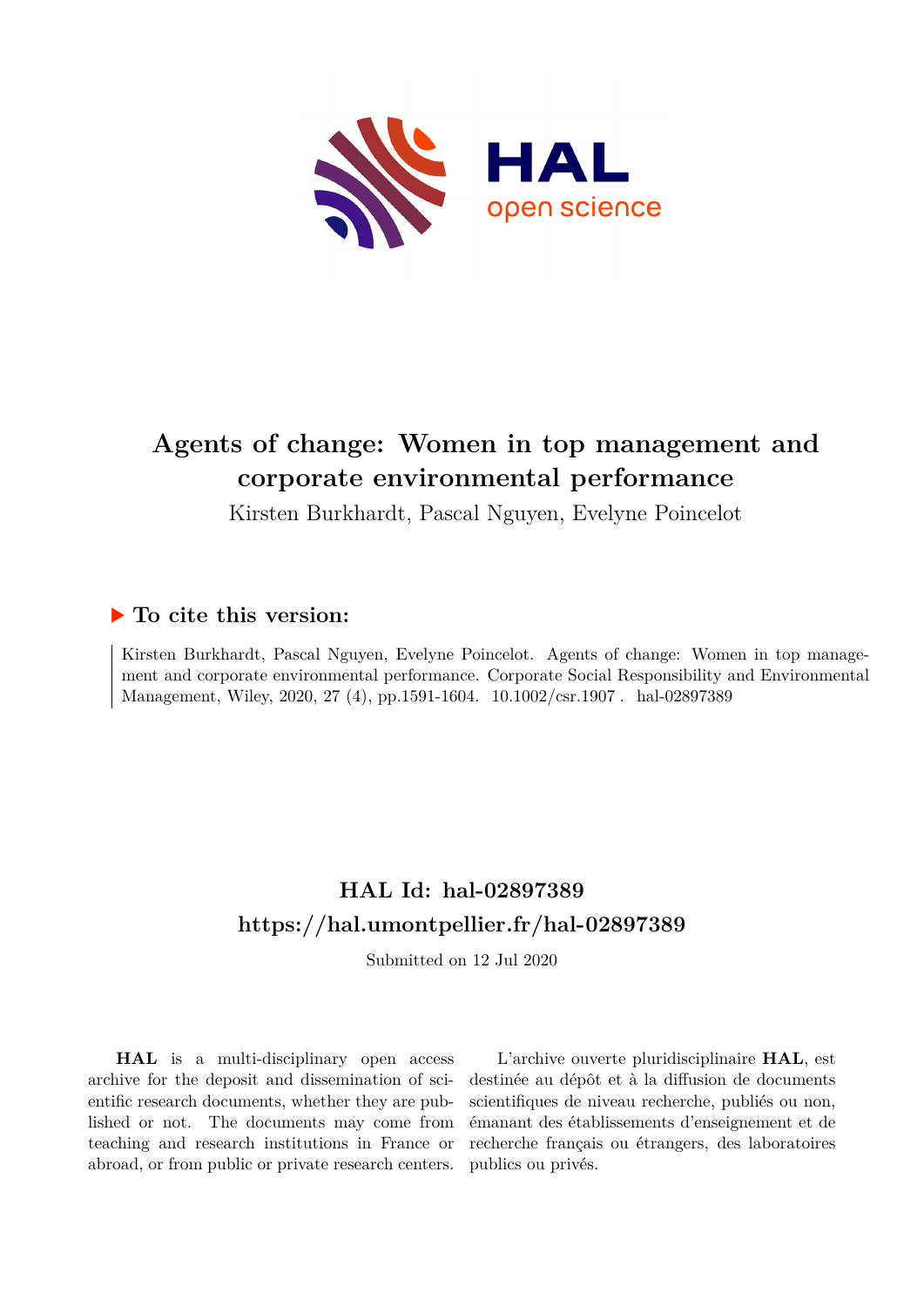Published as: Burkhardt, K., Nguyen, P, & Poincelot, E. (2020). *Corporate Social Responsibility and Environmental Management*, 27(4), 1591-1604.

# AGENTS OF CHANGE: WOMEN IN TOP MANAGEMENT AND CORPORATE ENVIRONMENTAL PERFORMANCE

Kirsten BURKHARDT Université de Bourgogne CREGO (EA 7317) Kirsten.Burkhardt@u-bourgogne.fr

Pascal NGUYEN Université de Montpellier MOMA-MRM pascal.nguyen@umontpellier.fr

Evelyne POINCELOT Université de Franche-Comté CREGO (EA 7317) evelyne.poincelot@univ-fcomte.fr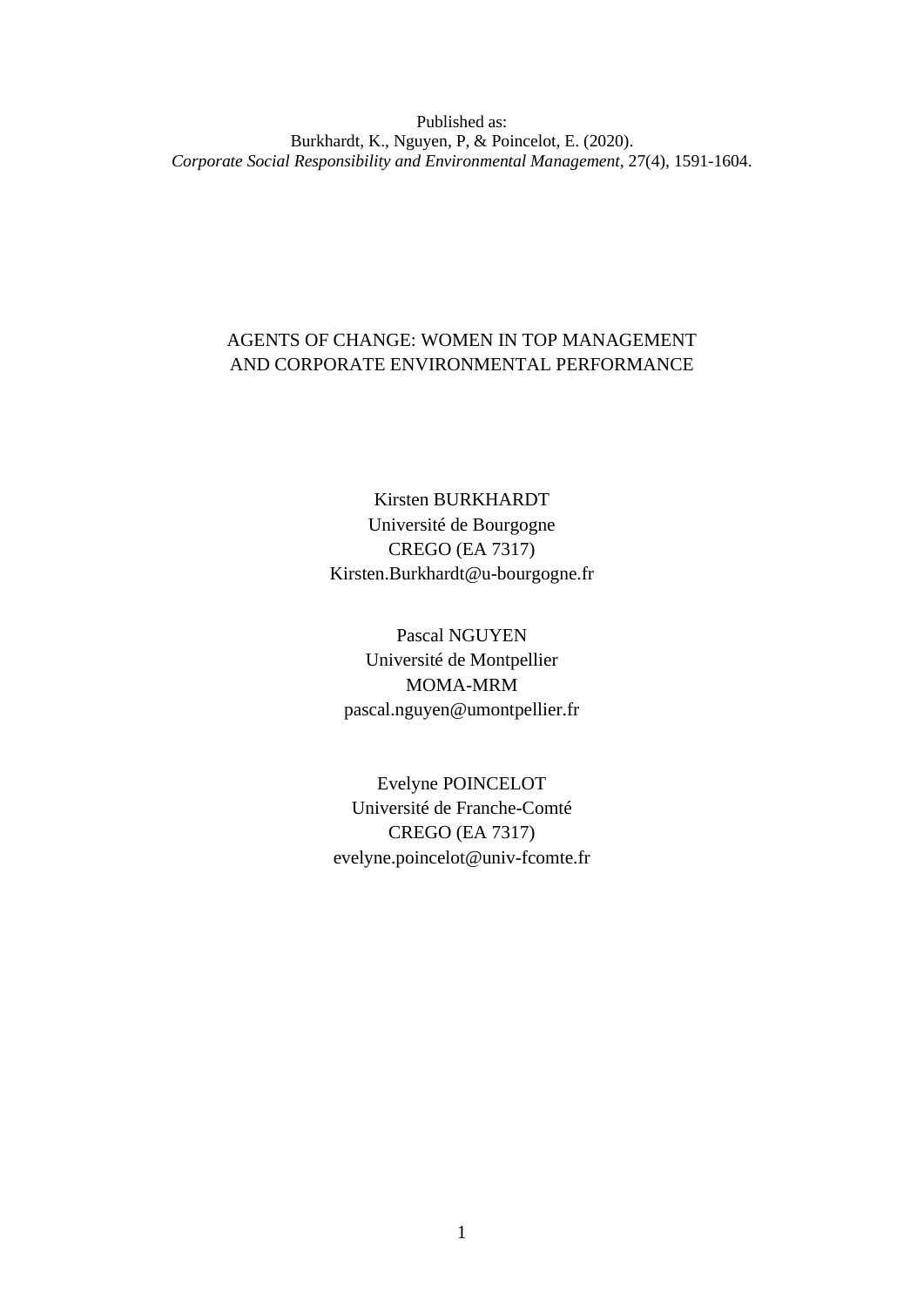# AGENTS OF CHANGE: WOMEN IN TOP MANAGEMENT AND CORPORATE ENVIRONMENTAL PERFORMANCE

#### **Abstract**

We analyze the influence of gender diversity in top management on the environmental performance of French firms. Consistent with gender socialization theory, which posits that women are raised from childhood to be more nurturing and compassionate for others, we find that firms with more women in top management exhibit higher environmental performance. This result extends those already reported in the literature regarding the effect of gender diversity at board level. We also show that women in top management are associated with several key indicators such as development of eco-friendly products and commitment to resource reduction. Furthermore, we find that the influence of women is weaker in firms with a lower environmental performance and in firms with high growth opportunities since these firms are likely to prioritize their own development. This suggest, in line with social role theory, that women also adapt into the role that organizations expect from them.

**Keywords:** gender diversity; top management; CSR; performance; sustainable development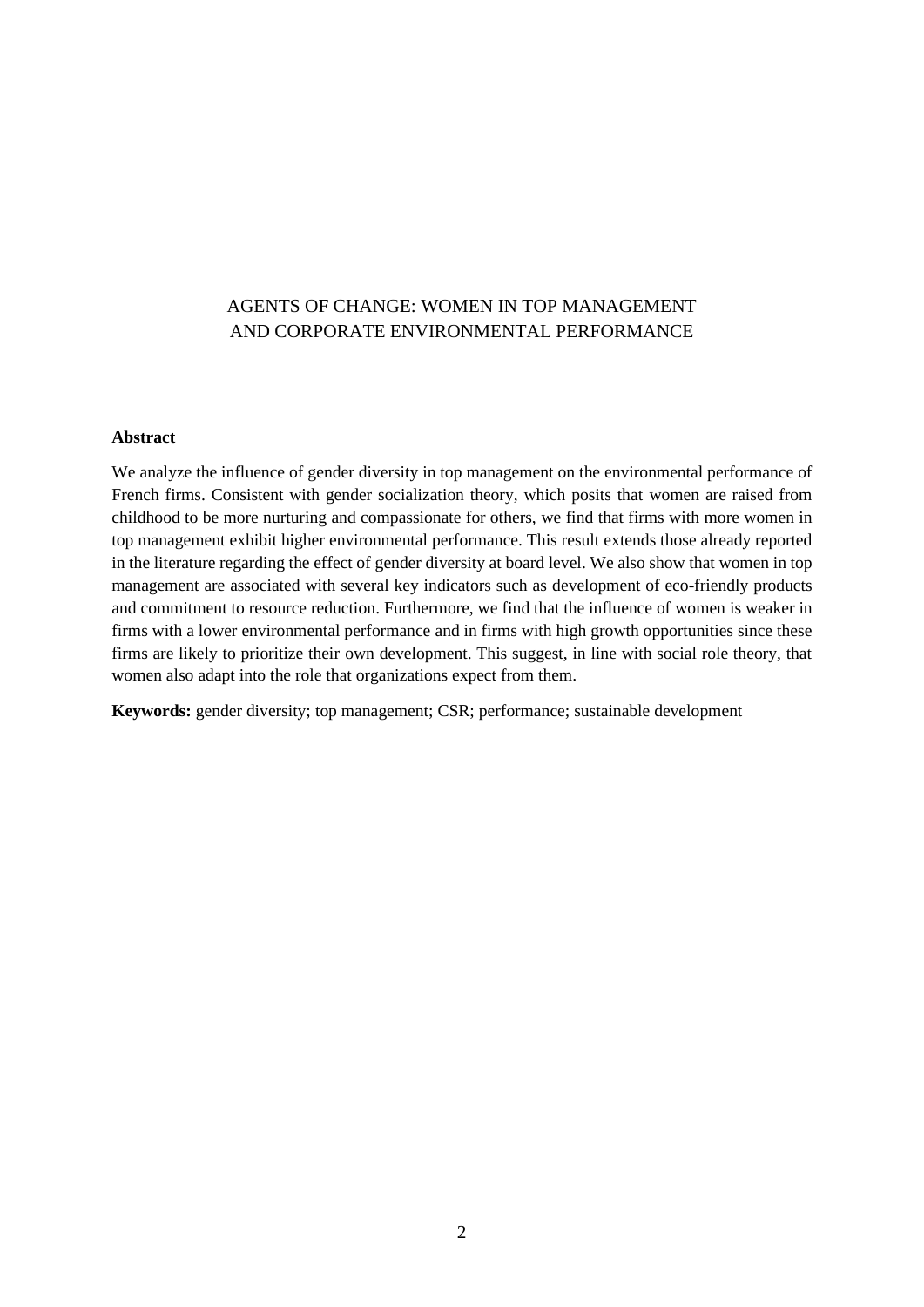# **1. INTRODUCTION**

Concerns over environmental sustainability have intensified to the extent that climate change has become a key issue in EU elections. The Eurobarometer survey conducted in 2017 by the European Commission reveals that 92% of EU citizens see climate change as a serious problem. Furthermore, 89% of respondents consider critical for governments to set targets to increase renewable energy use by 2030. According to IPSOS, a global market research firm, a large majority of potential voters would like political parties to prioritize environmental issues. More specifically, 4 in 5 potential voters declare imperative to protect the environment, to make agriculture sustainable, and to reduce air pollution.

There is good cause for concern as the effect of climate change is projected to be devastating. Spinoni et al. (2018) predict that droughts will become more frequent and increasingly severe, causing extensive damage. Paroissien et al. (2015) estimate that climate change could strongly affect soil erosion and the capability of soils to sustain agriculture. According to Dellink et al. (2019) the damages due to global warming are likely to rise twice as fast as global economic activity, and to specifically affect labor and crop productivity. In any case, local extinctions of plants and animals are already widespread and are expected to be more prevalent as global temperatures continue to soar (Wiens, 2016).

These warnings have compelled governments to take action. Recognizing that human activities, and specifically  $CO_2$  emissions, are responsible for global warming, the Kyoto Protocol (1997) commits participating countries to meet strict emission reduction targets. A key mechanism has been the introduction of emission trading schemes which financially reward firms that cut their emissions and penalize those that exceed their emission allowances. The following Paris Agreement (2016) confirms the objective of capping the rise in global average temperatures below 2°C but offers participating countries the flexibility to implement their own policies. Given the urgency to tackle climate change and due to the voluntary nature of the framework, local administrations in countries not signatory to the Paris Agreement have pledged to pursue efforts to cut carbon emissions and to promote the use of renewable energy.

Firms are also increasingly adopting sustainable practices and placing environmental concerns at the core of their strategies despite the cost involved. The reason is that CSR is associated with significant long-term benefits. Donaldson and Preston (1995) argue that CSR prompts greater stakeholder commitment, which enables firms to use their resources more efficiently. It stimulates innovation (Porter and Van der Linde, 1995) and helps firms to attract high-quality employees who play a critical role in competitive industries (Greening and Turban, 2000). Fauver et al. (2018) explain that CSR leads to higher firm performance because employees are motivated to exert greater effort. Furthermore, social and environmental business practices contribute to strengthen a firm's resilience to external shocks (DesJardine et al., 2019).

But which factors contribute to a firm's greater inclination to be environmentally responsible? Berrone et al. (2010) show that family firms achieve a higher environmental performance that can be explained by the family's need to protect its socioemotional wealth. Walls et al. (2012) suggest that environmental performance is jointly determined by the firm's ownership, board, and management characteristics. For instance, board independence interacts with CEO pay to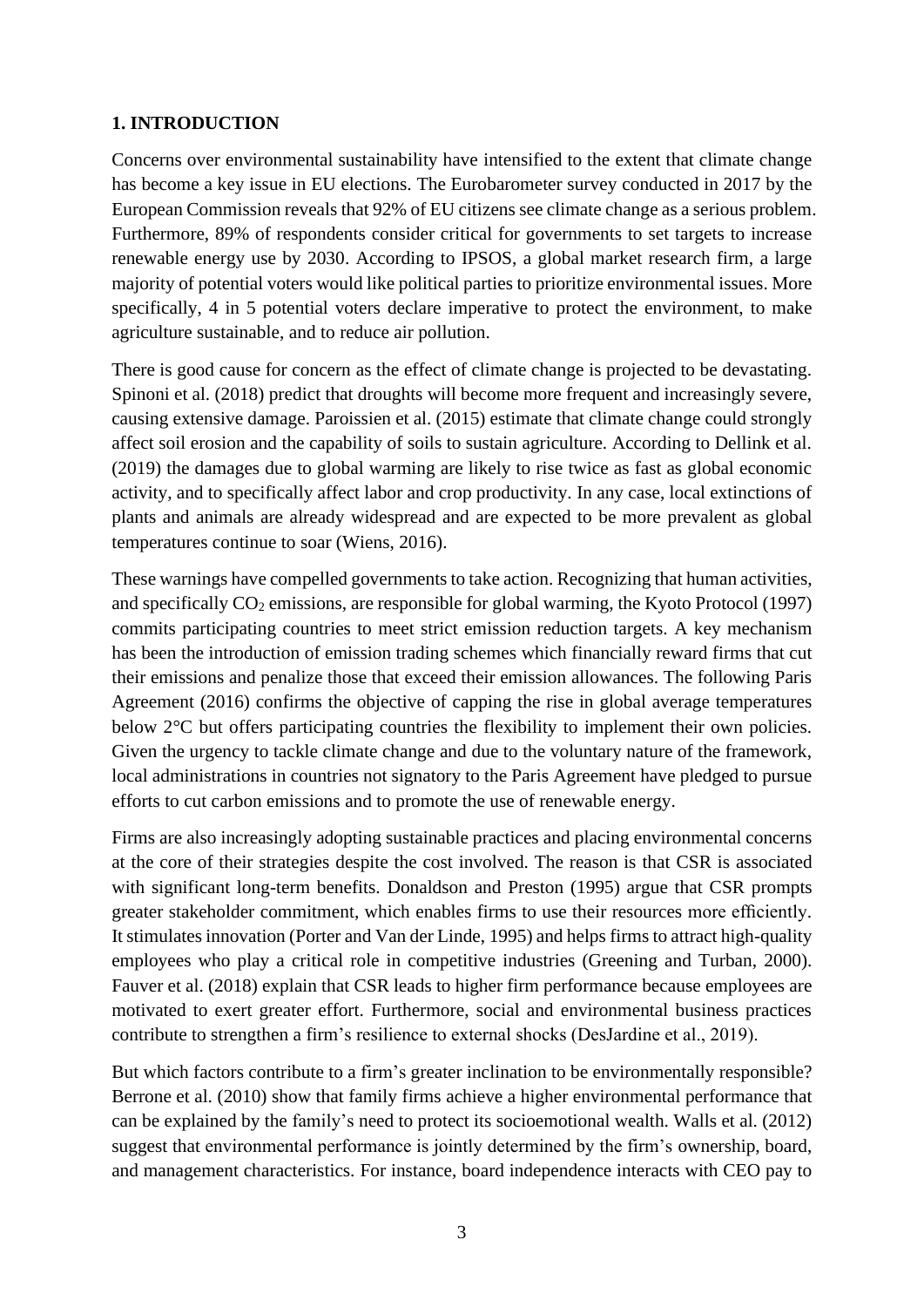moderate its negative influence on a firm's environmental performance. More recent studies highlight the positive influence of female directors. Seto-Pamies (2015) indicates that the presence of women on the board of directors positively affects a firm's environmental reputation. Likewise, Valls Martinez et al. (2019) find that firms with a higher proportion of female directors are more likely to be included in the Dow Jones Sustainability Index. Furthermore, Liao et al. (2019) find that environmental innovation is linked to the proportion of female directors. To the best of our knowledge, no study has yet investigated the effect of women in top management on a firm's environmental performance.

There are reasons to believe that women care about the environment more than men do (De Silva and Pownall, 2014; Xiao and McCright, 2015). Provided the right conditions are in place, women are expected to make a positive impact. According to gender socialization theory (Chodorow, 1978), women are raised from childhood to be more nurturing and compassionate for others. This makes them more sensitive to the detrimental effects that some business decisions can have on the environment. Women also tend to be more conservative and thus more concerned about the risks that could arise as a result of climate change. We therefore hypothesize that women in top management positions are more likely to promote policies that have a beneficial effect on the environment and to reject those that may do harm.

To test this hypothesis, we use a sample of French firms over the period from 2006 to 2017. France is an interesting case. It was the first EU country to require listed firms to expand their financial reporting to include the social and environmental impacts of their activities under Section 116 of the "Nouvelles Régulations Economiques" Act of 15 May 2001. Section 225 of the "Grenelle 2" Act of 12 July 2012 broadened the scope of the law to cover all companies with over 500 employees, increased the amount of information firms were expected to provide, and made verification by an independent third-party mandatory. With Order No 2017-1180 of 19 July 2017 transposing European Directive 2014/95/UE on the disclosure of non-financial information firms must now assess the real impact of their activities and describe mitigation plans and progress towards their stated goals.

In contrast to previous studies, we do not focus on gender diversity within the board of directors because the "Copé-Zimmermann" Act of 27 January 2011 requires that 40% of board positions should be filled by women by 2017. This legal requirement has artificially inflated the number of female directors ahead of the deadline and induced clustering around the threshold. In comparison, firms are free to decide on the composition of their executive committees. As a result, the latter exhibit substantial cross-sectional variations that should facilitate the detection of a link with the firm's environment performance.

Our results show that firms with a higher proportion of women in top management are associated with greater environmental performance. In addition, we find a positive association between the proportion of women in top management and several environmental indicators, such as environmental product and process innovation, and commitment to resource reduction targets. We also find that the effect is stronger in firms with a strong environmental record suggesting that greater responsiveness to the distinctive role of women helps them to express and implement their greater inclination to protect the environment. On the other hand, the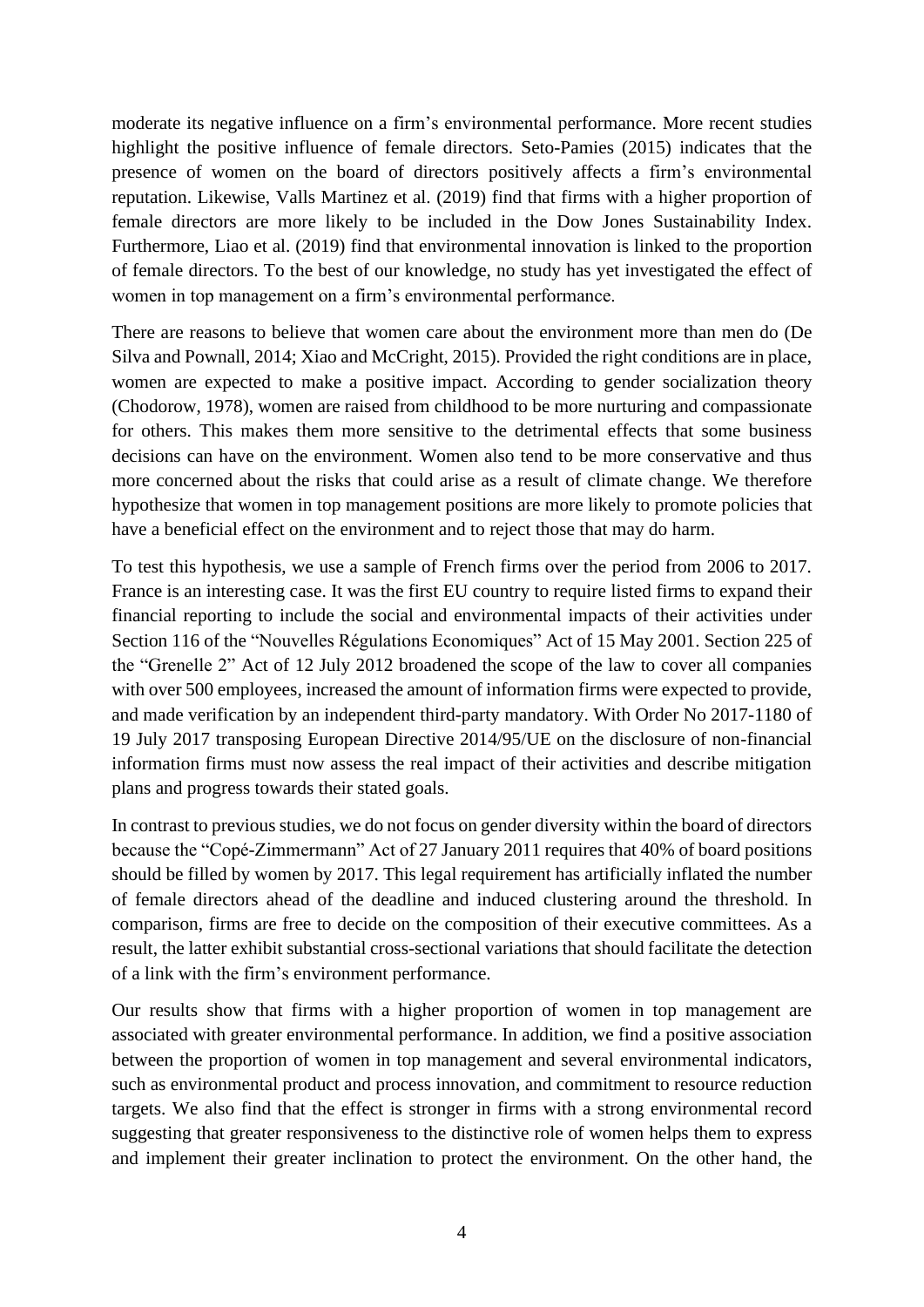influence of women is weaker in high-growth firms possibly because these firms prioritize their development and constrain women to focus on working toward that goal.

The positive influence of women in top management on a firm's environmental performance is consistent with their more caring inclination (Chodorow, 1978). This result extends those achieved through the analysis of board gender diversity (Bear et al., 2010; Post et al., 2011; Zhang et al., 2013; Seto-Pamies, 2015; Kassinis et al., 2016; Liao et al., 2019; Valls Martinez et al., 2019) and supports the view that women attach greater importance to environmental issues (De Silva and Pownall, 2014; Xiao and McCright, 2015). This result also resonates with the observation made by Nielsen and Huse (2010) that women bring a distinct flavor to the top management team. By expressing greater concerns regarding the impact of corporate policies, women help firms to make better and more informed decisions that do not overlook the negative externalities that firms produce. While not necessarily inducing greater firm performance, women certainly contribute to the development of a more sustainable economy.

The rest of the paper is organized as follows. In section 2, we review the literature and formulate our central hypothesis. In section 3, we describe the data and methodology. The results are presented and discussed in section 4. We finally summarize and close the study with some remarks in section 5.

# **2. BACKGROUND AND HYPOTHESIS**

Women in top management have the opportunity to weigh on issues that are of greater significance to them. Protection of the environment is likely to be well placed among the issues about which women are expected to express a different opinion compared to men. As a matter of fact, gender socialization theory (Chodorow, 1978; Dawson, 1997) argues that women have distinct traits, interests, and values as the result of the sex roles and personalities they develop in childhood. This bifurcation explains that women are more ethical than men, that they care more about others, that they view themselves as belonging to a group, and that they are more cautious. We review these arguments in sections 2.1 to 2.3 and give reasons for each of them to imply that women pay greater attention to the environment. In section 2.4 we present results regarding women in board positions before stating the hypothesis that greater gender diversity in top management is associated with greater environmental performance.

#### **2.1. Women and ethics**

Studies suggest that women are more ethical than men. For example, Deshpande et al. (2006) show that female hospital employees are more likely to behave ethically whereas male employees are more likely to behave unethically or view questionable acts as acceptable. Valentine and Rittenburg (2008) show that businesswomen display greater intentions to act ethically. Using meta-analyses, Franke et al. (1997) confirm the hypothesis that women are more inclined than men to believe that questionable acts -- such as breaking rules, taking bribes, failing to disclosure critical information, misusing private information, or issuing misleading information -- are unethical.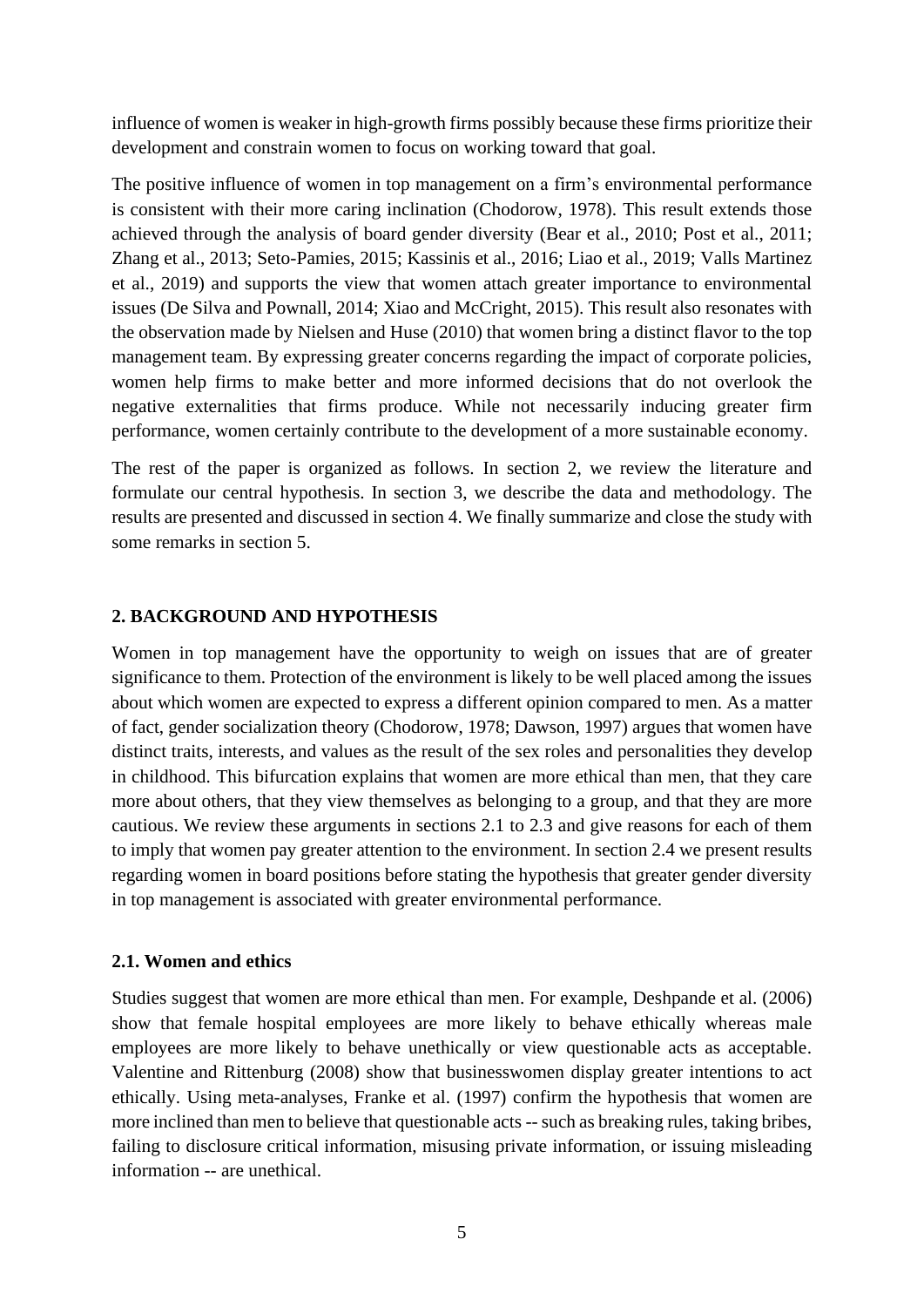Furthermore, Tibbetts (1999) reveals that male students are more likely to cheat while Shawver et al. (2006) find that female students are more likely to reject bribes. In practice, firms with a higher proportion of female directors are less likely to commit securities fraud (Cumming et al., 2016). Besides, the instances of fraud appear to be less serious as they lead to a less significant drop in the firm's share price. Another interesting observation is that women are less inclined to overstate earnings. Indeed, Srinidhi et al. (2011) show that firms with greater board gender diversity are associated with greater earnings quality. Likewise, Barua et al. (2010) note that firms with female CFOs have lower performance-matched absolute discretionary accruals and lower absolute accrual estimation errors, which also suggests lower levels of earnings management.

Because of their greater ethical sensitivity, women are expected to express greater concerns about policies that create damage to the environment. Endorsing such policies are likely to be viewed by women as unacceptable and comparable to committing fraud. In addition, women are unlikely to support attempts to infringe on environmental regulation since they tend to be more respectful of the spirit of the law and exhibit a stronger belief in the power of regulation. Accordingly, firms with more women in top management are expected to display a greater environmental performance.

# **2.2. Women and compassion**

Social role theory (Eagly, 1987; Eagly and Wood, 1991) suggests that women are more communal and concerned with others as a result of their specific responsibility in raising children and caring to the household, whereas men are more assertive and independent due to their role as breadwinners. As a matter of fact, women are supposed to care for the personal and emotional needs of others and to help others progress toward their goals (Gilligan, 1993). Moreover, beliefs in gender stereotypes put considerable pressure on women to act in a caring way, so as not to conflict with their expected gender role (Gutek and Morasch, 1982).

Consistent with these arguments, Thomas (1991) find that women in US states with the highest percentages of female representatives introduce and pass more priority bills dealing with issues of women, children, and families than men in their states. Likewise, Swiss et al. (2012) show that an increase in the number of female legislators leads to a prioritization in health care, an increase in social policy spending, and a decrease in poverty, which is more significant in socially and economically disadvantaged countries. However, Clots-Figueras (2011) observes that, in India, high caste female legislators oppose land reforms and reduce social expenditure whereas low caste female legislators invest more in health and education, and favor redistributive policies, such as land reforms.

Furthermore, women display greater inequality-aversion. Dickinson and Tiefenthaler (2002) run an experiment in which a disinterested third party decides the resource allocation to two parties who have different marginal valuations for the resources. Their results indicate that male allocators are more likely to maximize efficiency (which implies greater inequality in the allocation) while female allocators are more likely to equalize what the two parties receive. Dufwenberg and Muren (2006) propose that groups of three divide money between themselves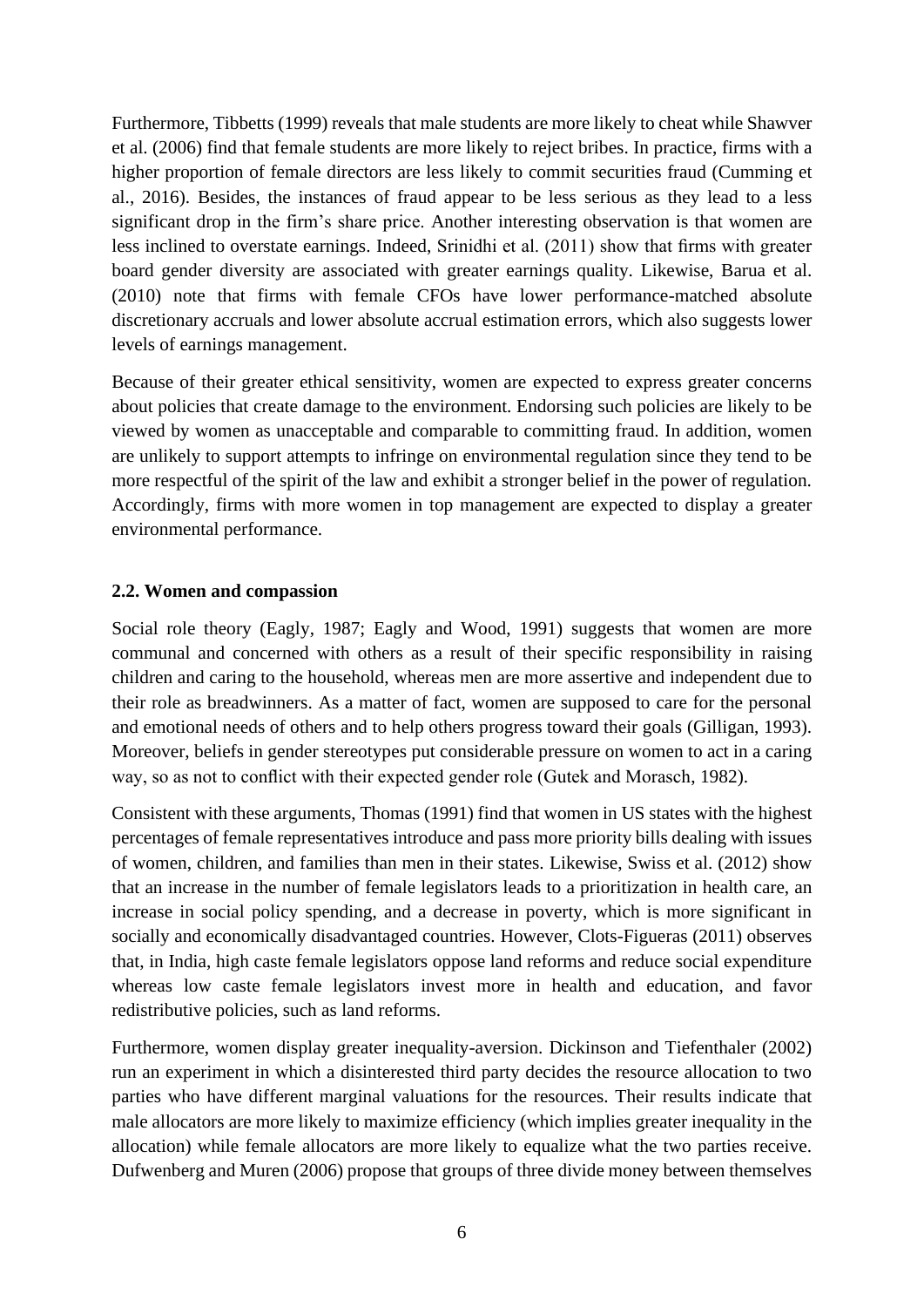and a fourth recipient. Money kept for the group is divided equally amongst its members. Their main finding is that the groups consisting mostly of women give the fourth party significantly more compared to the other groups.

Because of their more inclusive personality, women are more likely to consider the interest of all stakeholders instead of narrowly focusing on the interest of shareholders. Besides greater concern for the welfare of employees, women are expected to display greater concern for the environment which is a common good. Accordingly, firms with a greater proportion of women in top management are less likely to be involved in environmental controversies and more likely to adopt initiatives that are friendly to the environment.

# **2.3. Women and cautiousness**

Research indicates that women are more risk averse than men and tend to focus on strategies that avoid the worst outcomes. Sunden and Surette (1998) observe that women select less risky assets in their defined contribution plans. Likewise, Jianakoplos and Bernasek (1998) note that women hold a smaller proportion of their wealth in the form of risky investments than men of equal economic status. Barber and Odean (2001) explain that women are less overconfident and have a greater perception of risk, which may explain their more conservative investment strategies. Based on a survey of consumer finances, Fisher and Yao (2017) confirm that women have lower financial risk tolerance, especially when income uncertainty is high.

In many experimental studies, male participants appear more eager to take risks than female participants. Byrnes et al. (1999) underscore that the difference in risk taking is significant and that almost half of the results exceed the conventional cutoff for small effects. For example, Powell and Ansic (1997) show that women prefer broader insurance coverage than men and avoid the currency market to prevent the potential loss from exchange rate fluctuations.

Greater cautiousness explains that women avoid turbo-charged growth which is associated with a high risk of failure. Cliff (1998) shows that female small business owners purposely strive to achieve steady growth because of the risk of expanding too quickly. Adhikari et al. (2019) point out that firms where women have greater influence make decisions that are less contentious, and thus face a lower risk of lawsuits, because they pay more attention to the interests of other stakeholders and not just to the interests of shareholders. Likewise, Koellinger et al. (2013) show that women are less likely to start a business than men because of higher fear of failure.

This suggest that women avoid aggressive policies and prefer a more sustainable path forward. Women are also less likely to underestimate the effects of their decisions on the environment or to overestimate their ability to find remedial actions. In fact, surveys find that women are significantly less confident that human progress will provide technological means to address environmental challenges, which explains that they are more concerned about changing their daily habits in order to minimize their impact on the environment (Wicker and Becken, 2013). It follows again that firms with more women in top management should exhibit a greater environmental performance.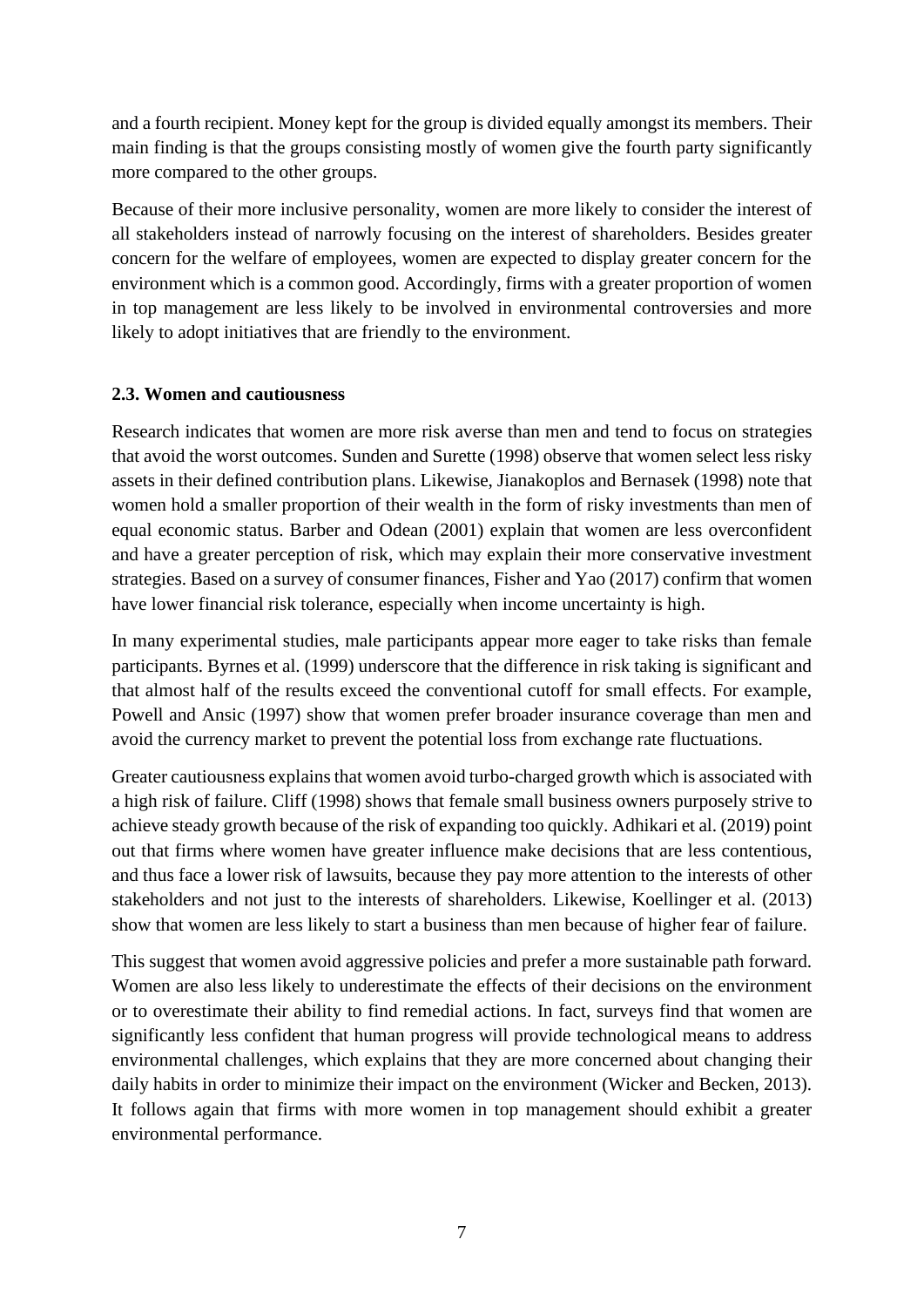#### **2.4. Women and the environment**

The beneficial effects of gender diversity at board level have already been recognized in the literature. Hafsi and Turgut (2013) argue that board gender diversity has a positive effect on the firm's social performance because it helps improve the effectiveness of the firm's linkages with stakeholders and encourages greater sympathy to the wider society's concerns. Female directors are likely to show greater consideration to stakeholders since they are characterized by high universalism and low power-orientation (Adams and Funk, 2012). This explains that firms with more gender diverse boards take greater care of the environment, and thus avoid environmental lawsuits, particularly in the context of a male CEO (Liu, 2018). They are also more likely to be proactive in addressing environmental concerns than men directors (Glass et al., 2016). This aspiration to make a positive contribution to society is attested by the fact that firms with gender diverse boards produce more environmental innovation (Liao et al., 2019).

Kassinis et al. (2016) posit that firms with a larger proportion of female directors are more environmentally conscious because women bring environmental sensitivity to the debate and offer different perspectives in relation to managing environmental exposure. Women are also less overconfident and more receptive to expert advice. As a result, gender diverse boards are able to consider a broader range of options that may be more friendly to the environment (Liu, 2018). Additionally, female directors are more effective monitors (Adams et Ferreira, 2009), which ensures a more stringent enforcement of ethical codes of conduct. Firms with gender diverse boards are therefore less likely to be involved in environmental violations. These results are consistent with prior findings that board gender diversity reduces unethical conduct such as securities violations (Cumming et al., 2015). It follows that the presence of women on the board of directors has a positive impact on a firm's environmental reputation (Seto-Pamies, 2015). The latter is thus more likely to be included in a stock index consisting of sustainable and socially responsible firms (Valls Martinez et al., 2019).

While female directors have been shown to have a positive influence on a firm's environmental and social performance, there is no research regarding the role that women in top management can play in enhancing a firm's environmental performance. In principle, the board of directors is in charge of setting the firm's strategy that the top management team is then simply called to execute. This suggests that gender diversity in top management might not have any influence. However, the reality is that top managers have wide discretion in selecting the best way to meet the firm's strategic objectives. As a result, if their sensitivity leans towards providing greater protection to the environment, the firm is likely to display greater environmental performance. As argued in sections 2.1 to 2.3, women present this inclination. A more gender diverse top management team is thus better equipped to deal with environmental threats and opportunities and can rely on a broader repertoire of skills to come up with innovative solutions (Hambrick et al., 1996). Accordingly, it is possible to conceive the following hypothesis.

**Hypothesis:** The proportion of women in the top management team is associated with greater environmental performance.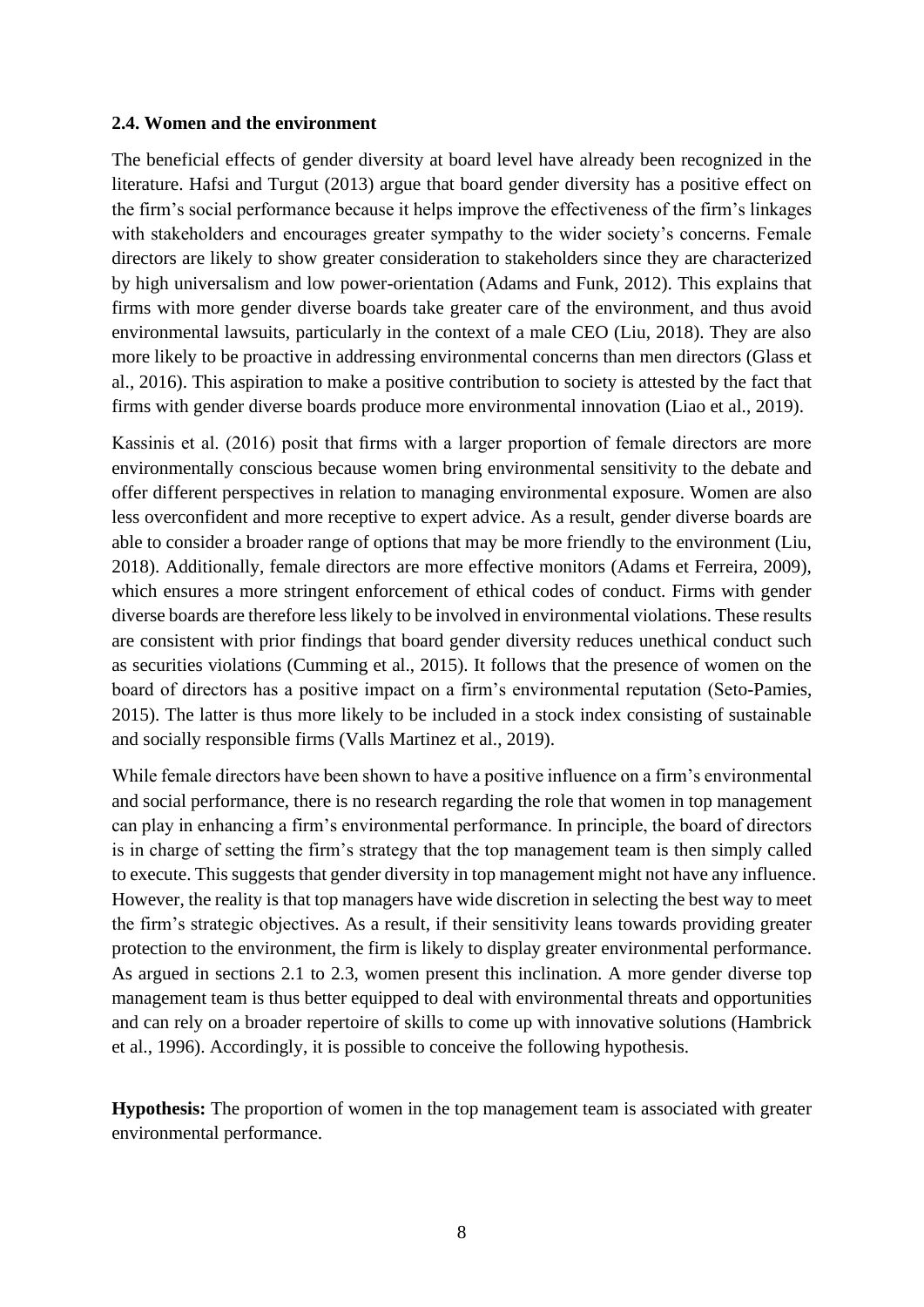# **3. DATA AND METHODOLOGY**

#### **3.1. Data and key variables**

Our data are from Thomson Reuters Asset4. This database provides environmental, social and governance (ESG) information on listed firms using public sources such as company annual reports and stock exchange filings. The different environmental indicators reflect the impact of a firm on living and non-living natural systems, and include among others, the firm's energy and water use,  $CO<sub>2</sub>$  emissions, and efforts in cutting waste. Most of the indicators are binary variables that denote, for example, if the firm has a policy to reduce emissions, to improve energy efficiency, or to develop eco-friendly products.

The continuous indicators are grouped in three categories: emission reduction; product innovation; and resources reduction. For example, the emission reduction category provides information on whether the firm has a policy for reducing emissions; whether it has a policy for reducing its impacts on biodiversity; whether it uses indicators to monitor emission reduction; whether it has set targets to achieve in this respect; and whether it is making proactive environmental investments.

For each of these categories, Thomson Reuters computes a score for each firm. For that, the constituting variables are standardized by ranking the firm relative to its industry peers. The best performing firm receives a score of 100 and the worst performing one receives a score of 0, provided there are no ties. These scores are then averaged across the constituting variables to provide a category-specific score. The top-level environmental score is obtained by combining the binary indicators with the three category scores. A more detailed presentation can be found in Garcia Martin and Herrero (2019).

The percentage of women in the top management team also comes from the Asset4 database. Since the size of the team is not provided, it is not possible to calculate the number of women in the top management team to test whether a critical mass is needed before women can make a meaningful impact. However, it is possible to calculate another indicator of gender diversity. With x the proportion of women,  $1 - x$  is the proportion of men, implying that the Blau index is  $1 - (x^2 + (1 - x)^2)$ . This indicator varies from 0, when there is no gender diversity, to 0.5 when the proportion of men and women is exactly the same. We also use a dummy variable to indicate that the proportion of women in top management is above 10%.

Since our focus is on French firms, we retrieve all firm-year observations with non-missing environmental, governance, and financial information of companies whose headquarters are located in France. This screening returned 878 firm-year datapoints for 86 firms over the period from 2006 to 2017. However, due to the application of a lag to mitigate endogeneity concerns, a total of 817 observations are actually used in the analysis. Thomson Reuters tracks those firms because they are constituents of a major stock index, such as the all-French CAC 40 and SBF 120 indices, and the pan-European STOXX 600 index. As a result, the sample is fairly representative of (large) French listed firms.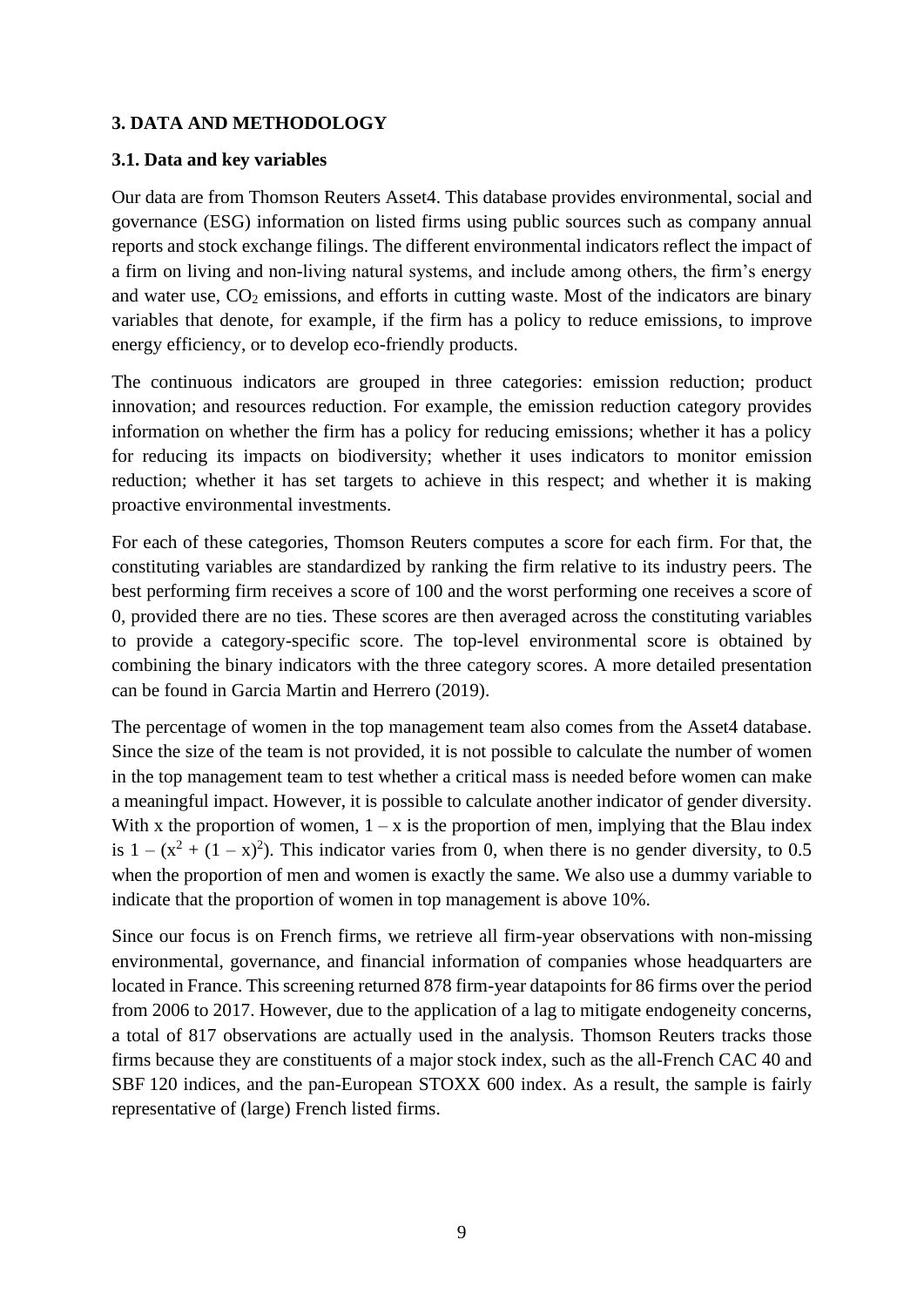#### **3.2. Control variables and model specification**

Several firm-level characteristics are associated with a firm's environmental performance and must therefore be included as control variables. Firm size is measured by the log of total assets. Cuadrado-Ballesteros et al. (2017) and Garcia Martin and Herrero (2019) find that large firms achieve a higher environmental score, in line with Kassinis et al. (2016) who show that large firms are more environmentally conscious. We include two measures of financial performance: log of Tobin's Q and return on assets (ROA). Kassinis et al. (2016) report a positive correlation between environmental consciousness and Tobin's Q. Hussein et al. (2018) indicate a positive association between environmental performance and ROA. Finally, the firm's investment intensity is reflected by the ratio of capital expenditures to total assets and the ratio of R&D expenditures to total assets. To mitigate the high level of skewness in the R&D intensity variable, we follow standard practice and take the log of after adding an increment of one unit.

Since environmental performance can also be explained by a firm's governance (Zhang et al., 2013), we include the following control variables. Board type is a dummy variable indicating whether the firm operates with a unitary board or with a two-tiered board structure. Board size is the number of directors. Board independence is the proportion of independent directors. CEO chair is a dummy indicating that the CEO is also chairman of the board.

To analyze the effect of women in top management on a firm's environmental performance, we run cross-sectional regressions. Firm and governance characteristics are included so that barring simultaneity and reverse causality, differences in environmental performance can be linked to differences in women representation in top management. However, all the right-hand side variables, and particularly women representation in top management, are lagged one year in order to mitigate endogeneity concerns. The baseline model is as follows:

Environmental score $t_{t+1}$  =  $β_1$ women managers<sub>t</sub> +  $β_2$ board type<sub>t</sub> +  $β_3$ board size<sub>t</sub> +  $β_4$ board independence<sub>t</sub> + β<sub>5</sub>CEO chair<sub>t</sub> + β<sub>6</sub>firm size<sub>t</sub> + β<sub>7</sub> Ln Tobin's  $Q_t$  + β<sub>8</sub>ROA<sub>t</sub> + β<sub>9</sub>Capex/TA<sub>t</sub> +  $\beta_{10}$  Ln R&D<sub>t</sub> +  $\gamma$  Industry +  $\vartheta$  Year +  $\varepsilon$ 

This model is estimated using OLS regression with standard errors adjusted for clustering at the firm level. Besides the environmental score, other dependent variables include an environmental innovation score, an environmental controversies score, and indicators of that the firm develops environmental products, has received environmental awards, has a resource reduction target, and has an eco-design policy for the provision of its services. When the dependent variable is an indicator, the model's coefficients are estimated using logit regressions. On the right-hand side, women managers are measured either by the percentage of women in the top management team, the associated Blau index, or a dummy indicating that the percentage of women in the team is higher than 10%.

We also analyze whether the effect of women managers depends on the firm's environmental performance. Because the conditioning variable is the dependent, we use quantile regressions. Another contingent analysis involves investigating the role of the firm's growth opportunities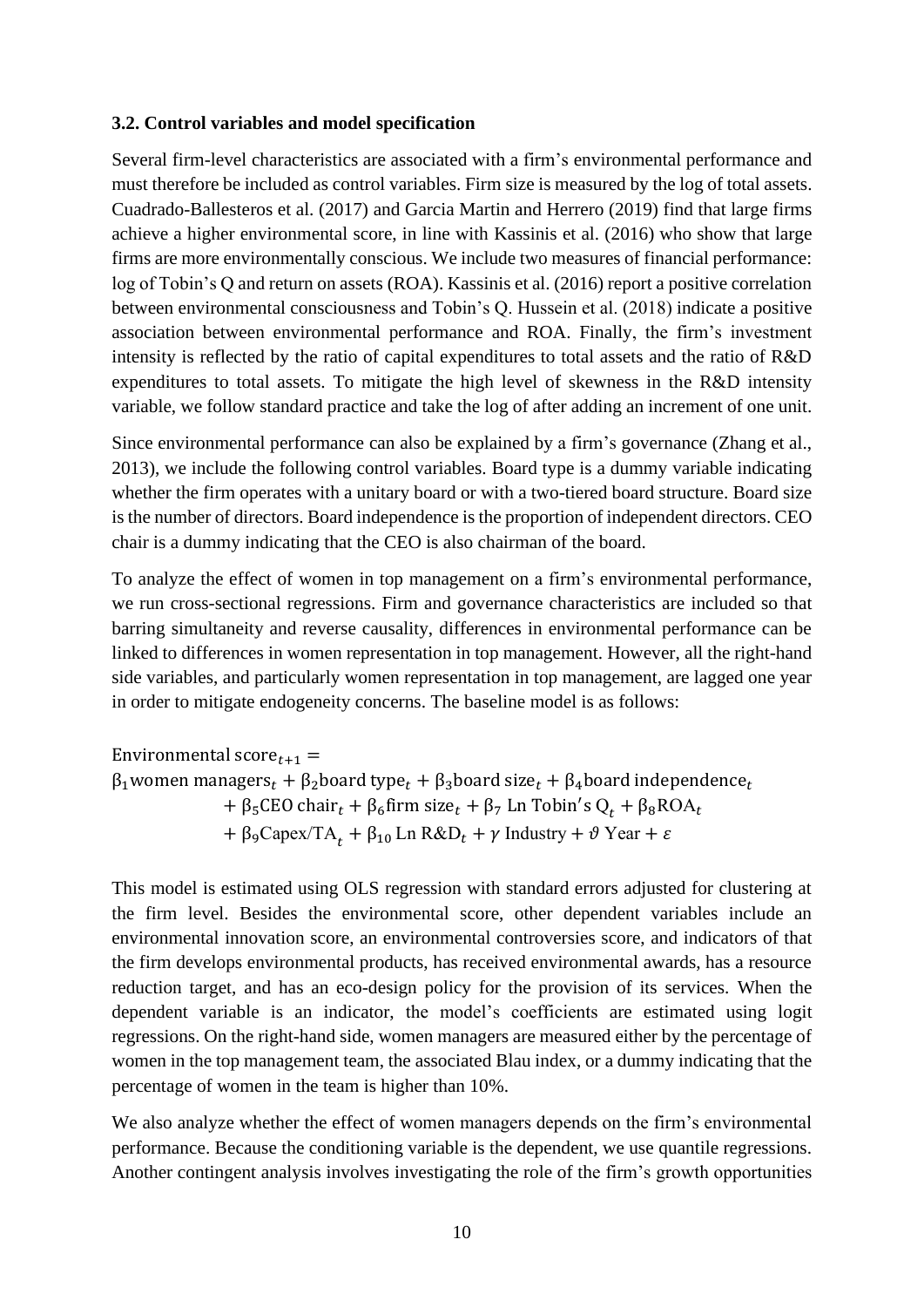which are proxied by Tobin's Q. This analysis is performed by adding the interaction term between the log of Tobin's Q and the variables measuring the influence of women in the top management committee.

Environmental score $_{t+1}$  =  $β_1$  women managers<sub>t</sub> +  $β_2$ (women managers<sub>t</sub> × Ln Tobin's  $Q_t$ ) +  $β_3$  board type<sub>t</sub> +  $\beta_4$ board size<sub>t</sub> +  $\beta_5$ board independence<sub>t</sub> +  $\beta_6$ CEO chair<sub>t</sub> +  $\beta_7$ firm size<sub>t</sub> + β<sub>8</sub> Ln Tobin's Q<sub>t</sub> + β<sub>9</sub>ROA<sub>t</sub> + β<sub>10</sub>Capex/TA<sub>t</sub> + β<sub>11</sub> Ln R&D<sub>t</sub> +  $\gamma$  Industry +  $\vartheta$  Year +  $\varepsilon$ 

# **4. RESULTS**

# **4.1. Description of the sample**

Table 1 presents descriptive statistics for the sample. The environmental variables indicate that water and energy conservation are high priorities. As a matter of fact, 3 firms out of 4 have water conservation targets, while over 90% of firms have set targets in relation to energy conservation. Women form on average 10.5% of top management teams, which suggests that the latter remain overwhelmingly dominated by men. The situation is however improving. At the end of 2006, more than 70% of top management teams were exclusively composed of male executives, while the average proportion of women in top management was less than 4.2%. By the end of 2017, 79% of top management teams included at least one woman in their ranks, and the average proportion of women has reach 14%.

--- Table 1 about here ---

Board of directors typically consist of 13 members. Most boards are unitary. Only 22% of boards are two-tiered with a distinct management board and supervisory board. With a proportion of independent directors standing at 47.75%, French boards appear to be much less independent compared to US or UK boards. For instance, Walls et al. (2012), Liu (2018), and Adhikari et al. (2019) report that board independence is over 70% on average in the US. Haque and Ntim (2018) indicate that the average is 53.8% for UK boards. Moreover, only 4% of UK boards are chaired by the CEO. In contrast, 68.2% of boards in our sample are chaired by the CEO, which raises questions regarding the effective control that boards have over the CEO's decisions in France.

Table 2 shows the correlation between the variables. A first remark is that all the environmental variables are positively correlated with one another. Interestingly, environmental innovation is strongly associated with the development of environmental products. Likewise, water conservation policy is strongly correlated with energy savings policy. Both variables are related to the implementation of a resource conservation policy. In addition, awards for CSR activities and performance are more likely if firms have introduced such policies.

--- Table 2 about here ---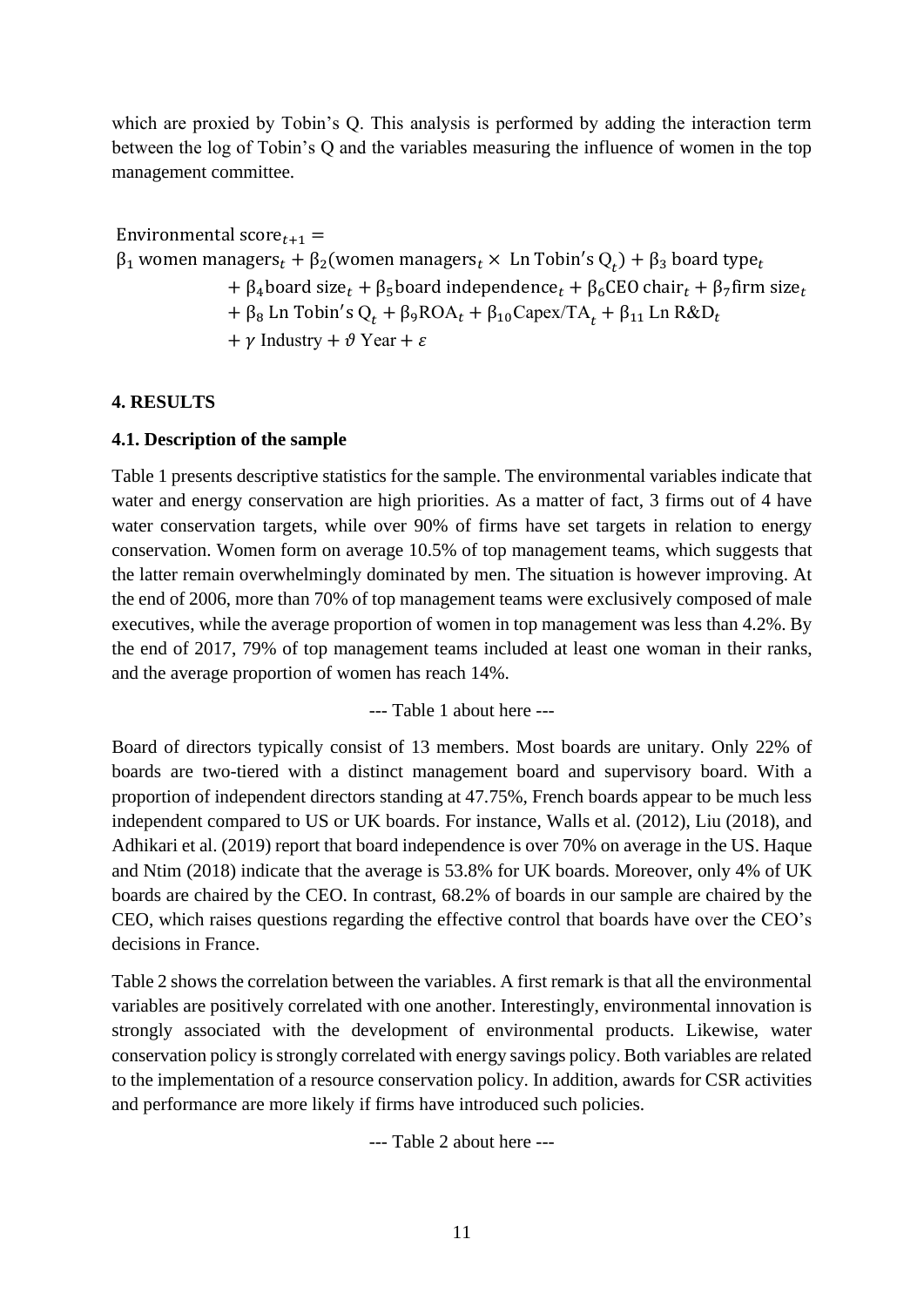Consistent with Harjoto et al. (2015), larger firms tend to exhibit higher environmental scores. However, in contrast to their finding, we observe that ROA and Tobin's Q are negatively correlated with all the environmental variables, and particularly with the aggregate score. This might be due to the fact that firms with high growth opportunities choose to focus on achieving their growth potential at the expense of their environmental record. The negative correlation between capital expenditures and environmental performance appears to support this argument.

Among the remaining variables, board size and board independence are also positively correlated with environmental performance. However, the reason is that firms with larger and more independence boards tend to be larger, which is a marker of environmental performance. Finally, the correlation between the proportion of women in top management and the environmental variables is positive and generally significant. However, gender diversity does not appear to be strongly correlated with the firm's characteristics, except Tobin's Q.

#### **4.2. Effect on the environmental score**

Table 3 shows the OLS regressions of the environmental score on female representation in the top management team. Year dummies are included to control for any time variation and more specifically to control for the steady increase of women in top management. Industry dummies are also included. Accordingly, the regressions attempt to compare firms in the same industry and with the same characteristics in order to check whether gender diversity in top management is associated with higher environmental performance. The results suggest that the answer is positive. While the coefficients are not highly significant in statistical terms, their magnitude is economically large. For example, the result in column 1 indicates that a 10% increase in female representation which may arise from having an additional woman in a 10-person top management team is associated with a 2.3 point increase in the environmental score, which is about twice the average increase that firms have achieved each year over the sample period.

--- Table 3 about here ---

The result using the Blau index and displayed in column 2 confirms that greater gender diversity in top management is associated with greater environmental performance. The result in column 3 shows that firms in which the proportion of women in the management committee is higher than 10% outperform firms where the proportion is less than 10% by 3.34 points. Overall, the results are consistent with the view that women are more environmentally conscious (Kassinis et al., 2016). Leveraging the opportunity conferred by their positions in top management, women work to enhance the firm's environmental performance. This finding confirms unambiguously the more ethical posture of women and their greater care for the environment, which is to the benefit of all.

Consistent with the literature (Kassinis et al., 2016; Cuadrado-Ballesteros et al., 2017; Garcia Martin and Herrero, 2019), we find that larger firms are associated with a higher environmental score. This may be explained by the fact that large firms have more resources to commit to environmental protection and for tracking their own progress in this matter. It is also likely that large firms are more closely covered in the media and feel therefore under greater pressure to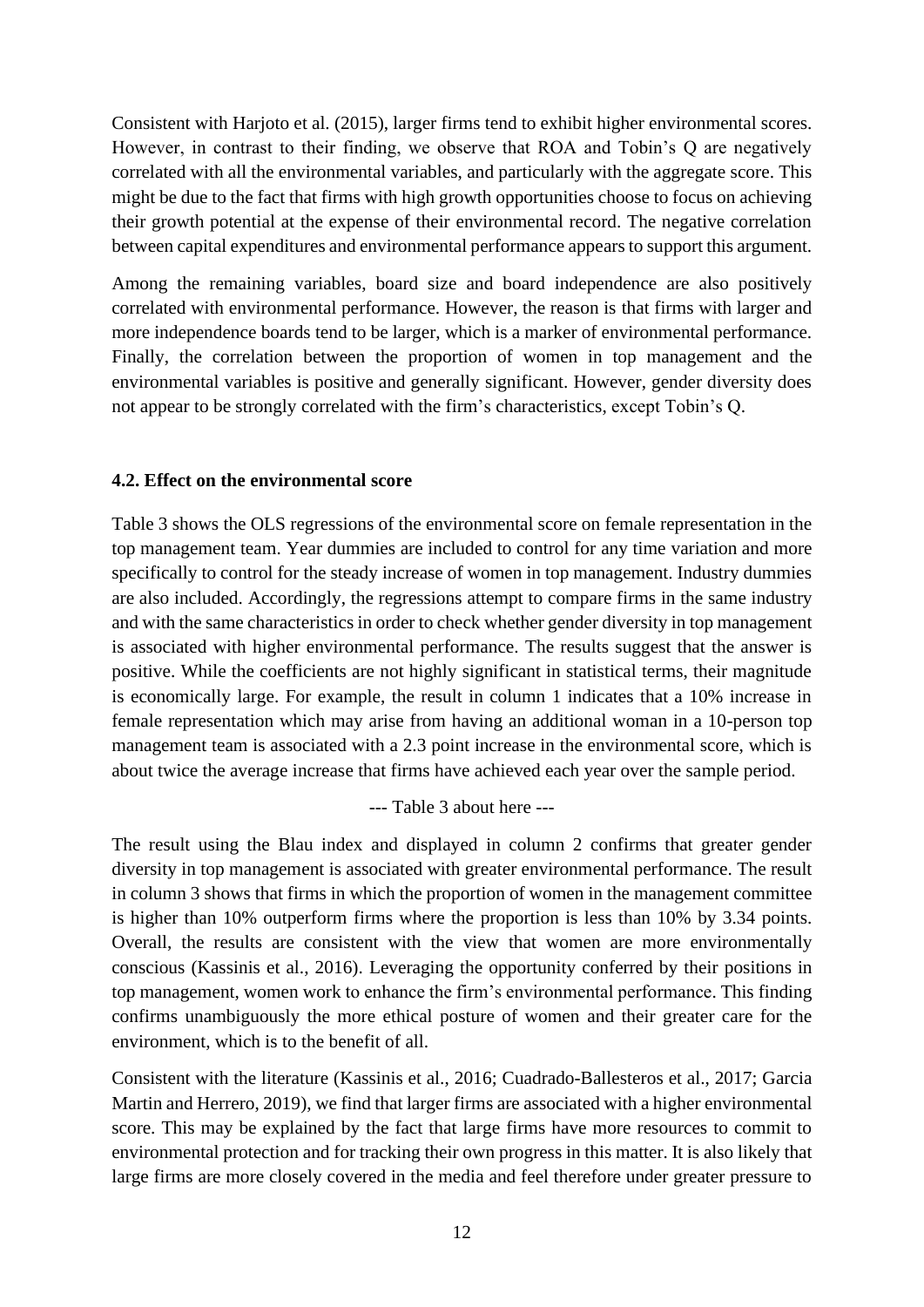paint themselves as good corporate citizens (Udayasankar, 2007). Yet, although women representation in top management is strongly correlated with firm size, the inclusion of the latter among the regressors does not soak up the positive influence that women have on a firm's environmental performance.

The proportion of independent directors is also associated with a higher environmental score, which underline the fact that good governance is not only beneficial to shareholders but is also positive for the environment (Post et al., 2011; Zhang et al., 2013). Interestingly, strong firm growth, as indicated by higher capital expenditures, is associated with a lower environmental score, which appears to suggest that firms face a trade-off between growth and environmental protection. When their growth rate is strong, firms are unlikely to prioritize the environment, perhaps due to resources constraints, which need to be focused almost exclusively towards developing and expanding their business.

Finally, none of the other variables appears to be associated with environmental performance. In particular, board size becomes insignificant in the concomitant presence of firm size among the regressors.

# **4.3. Effect on selected environmental indicators**

Since the environmental score is constructed by aggregating a large array of items, it is likely that not all of them have the same importance. In Table 4 we select five environmental variables from the Asset4 database. The objective is to examine the effect of gender diversity for different facets of a firm's environment performance. The first column explores the effect on product innovation. The latter is also an aggregate indicator that reflects the firm's commitment and effectiveness towards supporting the development of eco-efficient products or services as well as its capacity to reduce waste by developing new technologies and products with extended durability. One key component is the amount that the firm spends on environmental R&D. The regression result shows that the effect of gender diversity is significant with an estimated coefficient about twice as large as the coefficient fitted on the environmental score.

--- Table 4 about here ---

The other dependent variables are dummy variables. Accordingly, the model is fit using logit regressions. Columns 2 and 3 reveal that firms are less likely to be involved in environmental controversies and more likely to receive environmental awards the higher the proportion of women in top management. These results are consistent with the fact that women display greater awareness towards potential risks and are more sensitive to the interests of stakeholders. This explains that they are less likely to endorse decisions that create negative externalities.

More significantly, columns 4 and 5 show that firms with a higher proportion of women top managers are more likely to develop environmental products and to have resources reduction targets. The highly significant coefficients on gender diversity underline the strongly positive impact that women can have on a firm's environmental performance which does not appear as clearly using the aggregate environmental score because some items aggregated into the score are weakly discriminant.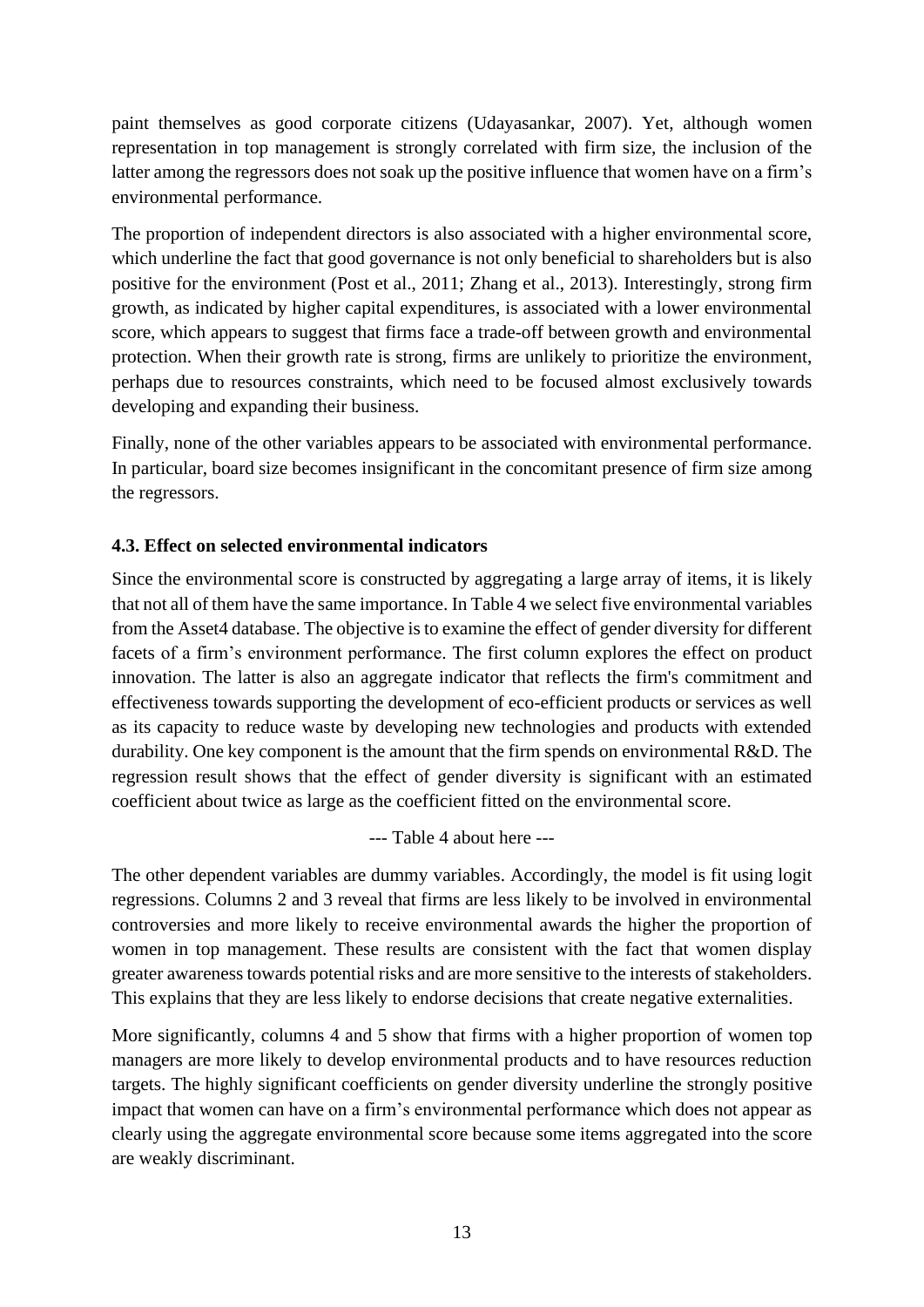One reason for the lack of effectiveness of some ESG items reported in the Asset4 database is that they are not applicable across firms. For example, commitment not to use GMO applies essentially to firms in the food industry such as Danone. Likewise, development of hybrid vehicles applies to automakers such as Renault and Peugeot, and to their suppliers such as Valeo and Faurecia, but not to other firms. The specificity of these items is made worse by the aggregation process which implicitly assumes that reporting a zero value is indicative of a bad environmental performance whereas in fact the item is simply irrelevant to the firm. This is almost certainly the reason why larger firms, which tend to be more diversified, exhibit a higher environmental score.

Indeed, we find that the effect of firm size is highly significant in all the regressions. This might have been expected given that larger firms have more resources to spend on developing environmental products and are more likely to be in the spotlight, which ensures that they display greater commitment towards reducing their environmental footprint (Udayasankar, 2007). Interestingly, this also prompts them to be more careful not to be embroiled in environmental controversies although their larger size makes them more susceptible to be involved in such controversies and more likely, as a result, to be targeted in the media.

Finally, board independence retains a positive effect on the environmental innovation score and on the likelihood of developing environmental products. It also decreases the risk that the firm is involved in environmental controversies which might be explained by the fact that independent directors have more to lose in case the firm is hit by a scandal.

# **4.4. Effect conditional on environmental performance**

The influence of women in top management is likely to depend on the firm's characteristics. One of them is the importance of environmental matters to the firm. In Table 5, we investigate the effect of female representation in top management. Since this conditioning variable is also the dependent variable, OLS regression cannot be used. We thus turn to quantile regressions. The results across the three columns show that the effect of gender diversity is more significant in the higher quantile of environmental performance, which appears to indicate that women have a stronger influence on a firm's environmental performance when the firm exhibit a greater sensitivity to environmental matters (as indicated by its high environmental score).

--- Table 5 about here ---

In contrast, firm size appears to have a stronger effect in the lower quantile. This suggests the presence of a size-induced constraint. As a matter of fact, small firms have fewer resources to dedicate to environmental issues. Hence, their weaker environmental performance. However, positive variations in firm size help to relax the constraint and lead to higher environmental performance. Large firms do not suffer from this constraint. Accordingly, the positive effect of firm size in the higher quantile appears to reflect a deliberate (rather than a forced) choice of doing more for the environment as size firm increases.

Interestingly, capital expenditures have a strong negative effect in the lower quantile but not in the higher quantile of environmental performance. This result is consistent with the idea that there is a trade-off between growth and environmental protection. When firms have a lot of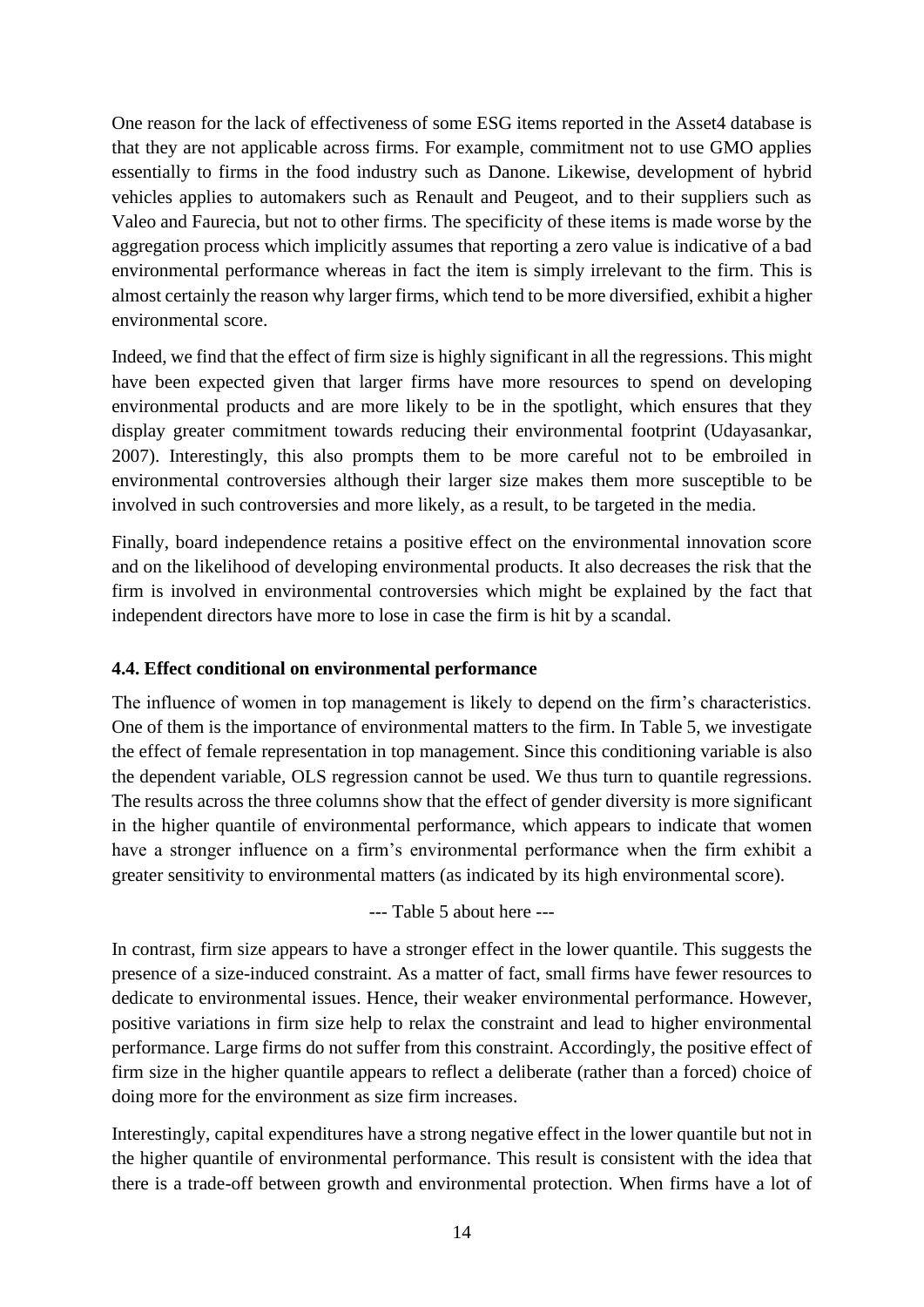projects, their priority is to allocate resources to their internal development. It follows that their environmental record is poor. Hence, the higher their investment requirements, the lower their environmental performance, which explains the negative effect found in the lower quantile.

Another notable finding is that the effect of board independence is strongly positive in the lower quantile but not in the higher quantile. A plausible reason is that independent directors are more concerned about the negative impact on their reputation when firms have a poor environmental record. For instance, they may be held responsible for environmental damages caused by the firm. The likelihood of joining the board of other firms may also suffer as a result.

# **4.5. Effect conditional on growth opportunities**

In Table 6, we examine the contingent effect of female representation in top management using Tobin's Q as the conditioning variable to reflect the firm's growth opportunities. One reason to expect a differential effect is that firms with a strong growth profile are likely to prioritize their development. They may also lack the resources to pursue both their growth opportunities and the protection of the environment. Accordingly, we expect the coefficient on the interaction term between Tobin's Q and the variables measuring executive gender diversity to be negative.

#### --- Table 6 about here ---

The results clearly support this conjecture. As a matter of fact, gender diversity is found to have a weak effect on the environmental score when firms are characterized by strong growth opportunities, while the effect is highly significant when firms have few growth opportunities. This confirms the contingent effect of gender diversity underlined in some studies. For instance, Francoeur et al. (2008) indicate that women officers contribute to positive risk-adjusted returns in firms with a high market-to-book ratio, but not in firms with a low market-to-book ratio. Likewise, Lucas-Pérez et al. (2015) show that women directors have a stronger impact on executive compensation in firms where the CEO is also the chair of the board of directors.

While women in top management have the opportunity to promote their distinctive values, and particularly their greater concern for the environment, they appear unable or unwilling to push for greater environmental commitment when their firms have profitable growth opportunities that need to be turned into real value. The pressure to meet expectations and not to disappoint compels women managers to put environmental issues on the backburner. In addition, the lack of financial and human resources is likely to make it difficult for growth firms to find the means to improve their environmental performance. In any case, diverting internal resources to protect the environment is likely to be more costly.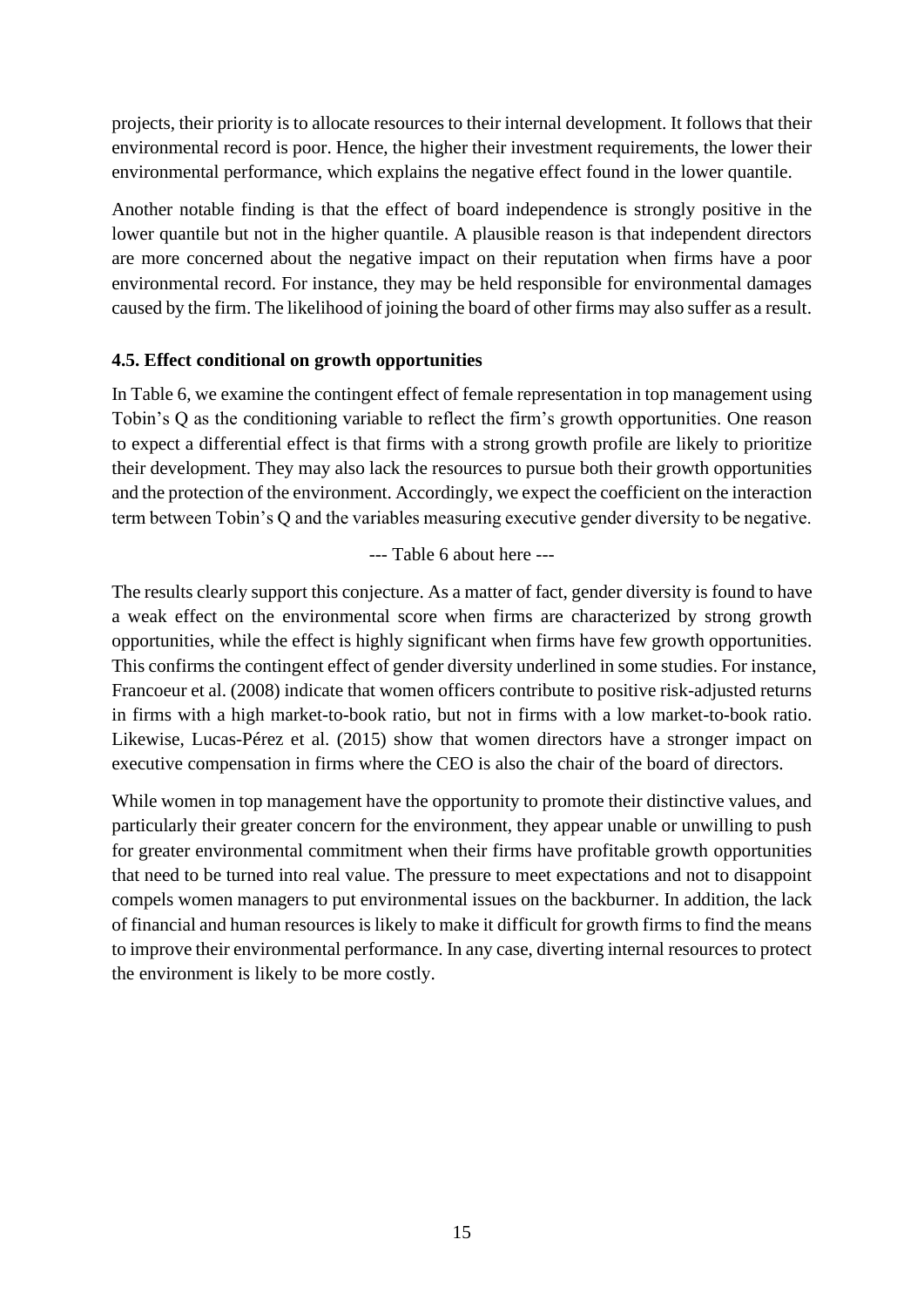# **5. SUMMARY AND CONCLUSION**

In this paper, the question is whether women in top management induce greater environmental performance. We find that firms with a higher proportion of women in top management are associated with a higher environmental score. In addition, these firms exhibit a higher product innovation score, reflecting large amounts of investment in green technologies and a greater capacity to reduce waste and develop new products with extended durability. Firms with more women in top management are also more committed to reducing their consumption of natural resources and are less likely to be involved in environmental controversies. These results extend those already reported in the literature regarding the effect of female directors (e.g., Seto-Pamies, 2015; Glass et al., 2016; Kassinis et al., 2016; Liu, 2018; Liao et al., 2019; Valls Martinez et al., 2019).

Accordingly, the first contribution in this paper is to underscore the impact of gender diversity in top management on the firm's environmental performance. Moreover, this variable is less likely to be manipulated in order to meet regulatory targets such as the need to have 40% of female directors. We also find that female representation in top management is significant at any level of a firm's environmental performance. However, women appear to have a stronger effect in firms that have a strong environmental record. Hence, favorable conditions seem to be required for women to express their distinctive views and promote their personal values. Another interesting result is that women appear to have a lower impact in high-growth firms which suggests that women's concerns are superseded by the firm's priorities towards accelerating its development and materializing its potential value.

Taken as a whole, our results support gender socialization theory (Chodorow, 1978). Indeed, we find that women are associated with greater care for the environment. The higher environmental score displayed by firms with more female top managers is likely to reflect the greater sense of ethics and sensitivity for the welfare of others that gender socialization theory attributes to women as a result of their distinctive childhood development. It may also reflect greater concerns regarding the risk presented by global warming that many surveys have highlighted (Wicker and Becken, 2013).

Our results are also consistent with social role theory (Eagly, 1987; Eagly and Wood, 1991) since we find that female top managers have a lower influence in high-growth firms because these firms are likely to prioritize their rapid development and focus their efforts into achieving the potential implicit in their high valuation ratios. Women are thus guided toward meeting this goal with little or insufficient opportunity to express their personal sensitivity. The fact that the influence of women is weaker in firms with a low environmental performance also suggests that female top managers adjust their behavior or self-select into the role that organizations expect from them (Eagly & Johnson, 1990). When environmental performance is not a priority because of other more pressing concerns, there is not much that women can do.

Nevertheless, as they increase in size and as their growth opportunities are eventually exhausted, firms are likely to pay more attention to their environmental record. These are precisely the conditions under which women executives appear to have the greatest impact. Hence, the second contribution of this study is to underline that women executives are not only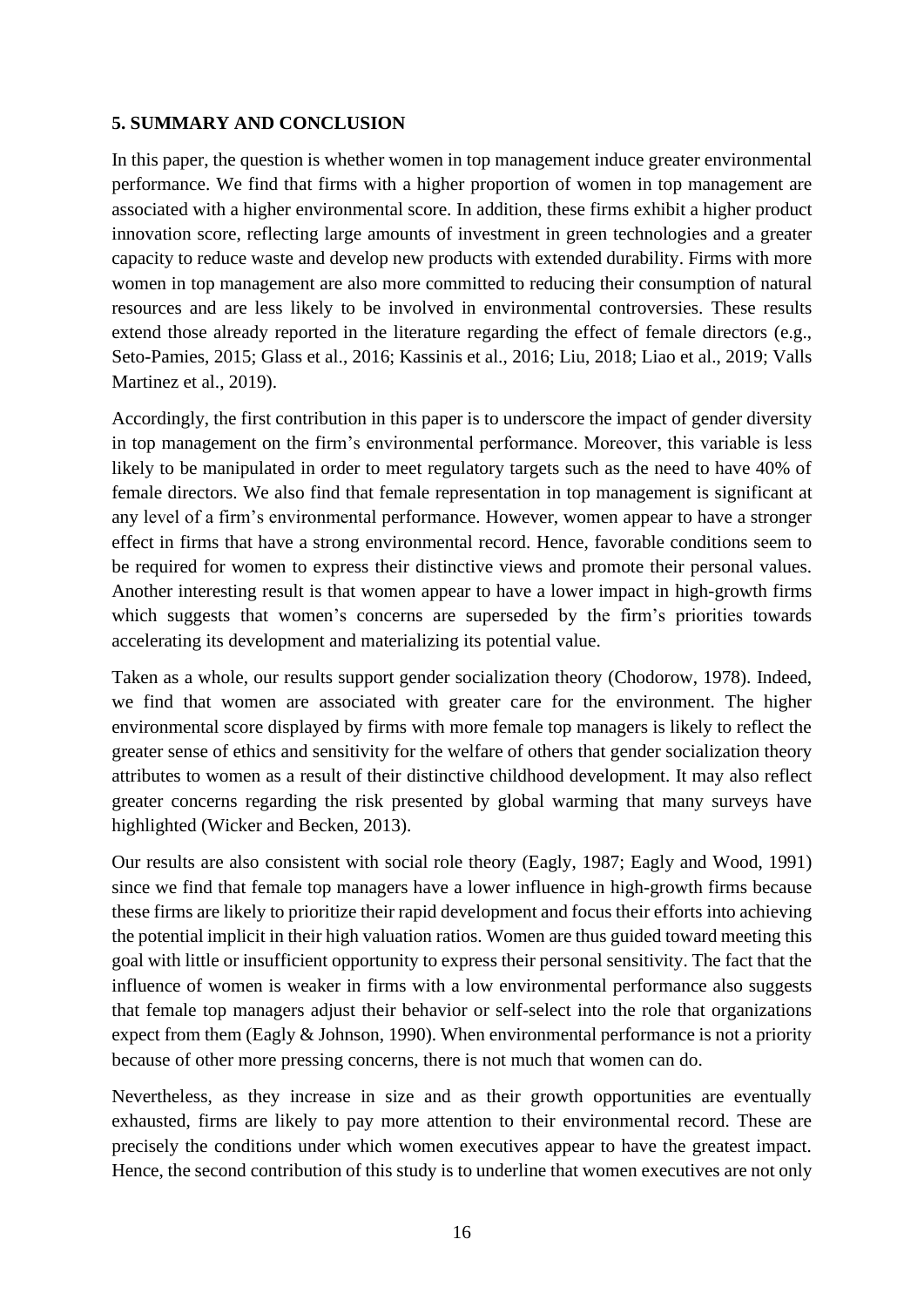associated with a greater environmental performance, but that the material expression of their specific qualities requires favorable conditions and that women can be constrained by organizational objectives such as the need to achieve the growth potential signaled through their firm's high valuation ratio.

The work presented in this paper may be extended in several directions. A first step would be to extend the analysis to other countries. Since we have shown that the influence of women requires favorable conditions for their distinctive values and behaviors to fully express themselves, an idea would be to evaluate whether national culture plays a role in moderating the relationship between the representation of women in top management and the firm's environmental performance. The influence of the firm's governance quality may be evaluated in much the same way. Another extension would be to analyze the role of women's age, training, and past experience given that these characteristics affect their sensitivity to environmental issues (Alonso-Almeida et al., 2015). One last suggestion would be to test whether women in top management are associated with less frequent, as well as less severe, environmental incidents; and to investigate whether investors react with greater restraint to the announcement of these incidents. This research could mirror the work of Cummins et al. (2015) by focusing on environmental breaches instead of securities fraud.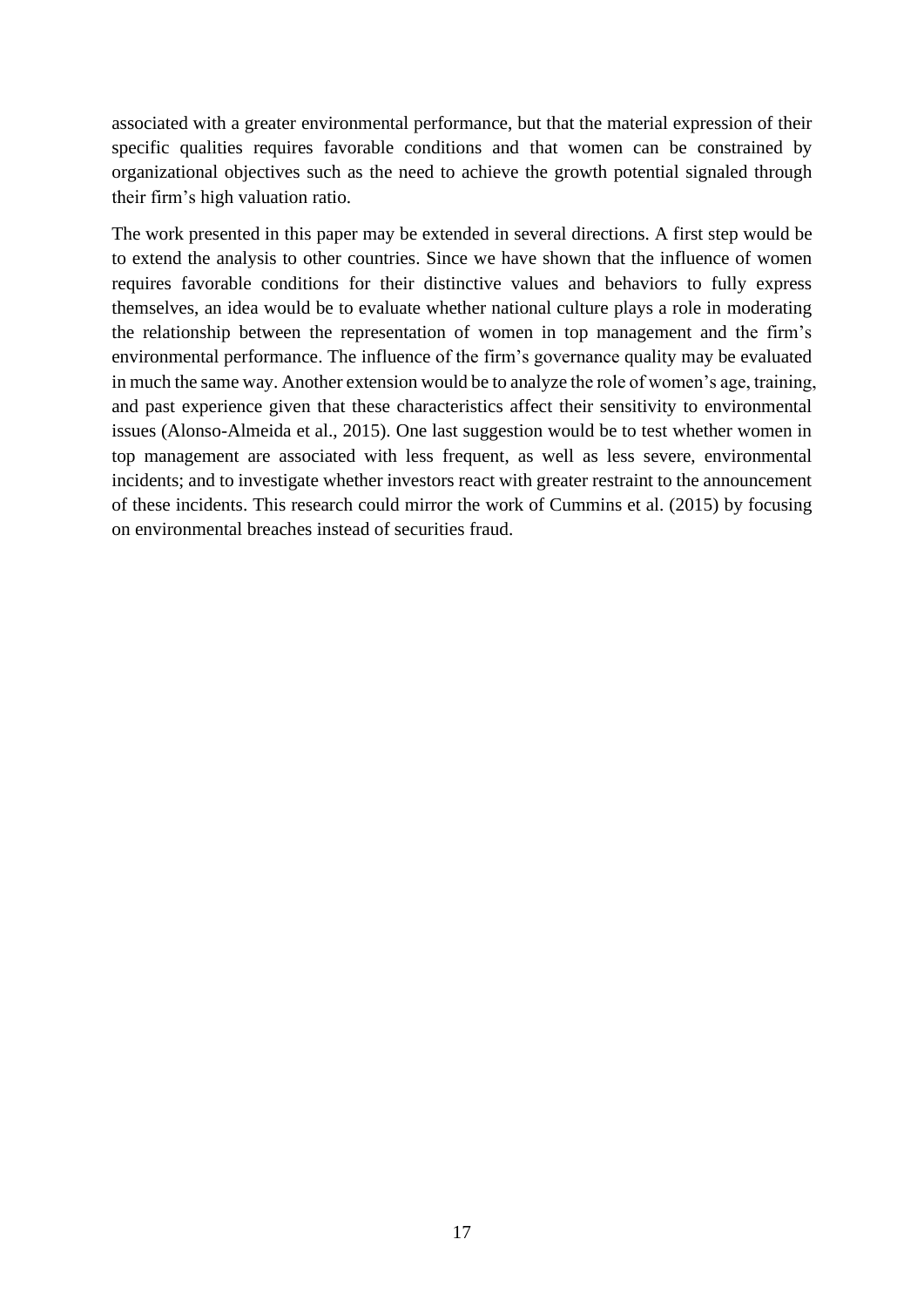#### **REFERENCES**

Adams, R. B., & Ferreira, D. (2009). Women in the boardroom and their impact on governance and performance. *Journal of Financial Economics*, 94(2), 291-309.

Adams, R. B., & Funk, P. (2012). Beyond the glass ceiling: Does gender matter? *Management Science*, 58(2), 219-235.

Adhikari, B. K., Agrawal, A., & Malm, J. (2019). Do women managers keep firms out of trouble? Evidence from corporate litigation and policies. *Journal of Accounting and Economics*, 67(1), 202-225.

Alonso-Almeida, M. D. M., Perramon, J., & Bagur, L. (2015). Women managers and corporate social responsibility (CSR) in Spain: Perceptions and drivers. *Women's Studies International Forum*, 50, 47-56.

Barua, A., Davidson, L. F., Rama, D. V., & Thiruvadi, S. (2010). CFO gender and accruals quality. *Accounting Horizons*, 24 (1), 25–39.

Barber, B. M., & Odean, T. (2001). Boys will be boys: Gender, overconfidence, and common stock investment. *Quarterly Journal of Economics*, 116(1), 261-292.

Bear, S., Rahman, N., & Post, C. (2010). The impact of board diversity and gender composition on corporate social responsibility and firm reputation. *Journal of Business Ethics*, 97, 207–221.

Berrone, P., Cruz, C., Gomez-Mejia, L. R., & Larraza-Kintana, M. (2010). Socioemotional wealth and corporate responses to institutional pressures: Do family-controlled firms pollute less? *Administrative Science Quarterly*, 55(1), 82-113.

Byrnes, J. P., Miller, D. C., & Schafer, W. D. (1999). Gender differences in risk taking: A meta-analysis. *Psychological Bulletin*, 125(3), 367.

Chodorow, N. (1978). *The Reproduction of Mothering: Psychoanalysis and the Sociology of Gender*. Stanford University Press.

Cliff, J. E. (1998). Does one size fit all? Exploring the relationship between attitudes towards growth, gender, and business size. *Journal of Business Venturing*, 13(6), 523-542.

Clots-Figueras, I. (2011). Women in politics: Evidence from the Indian States. *Journal of Public Economics*, 95(7-8), 664-690.

Cuadrado-Ballesteros, B., Martinez-Ferrero, J., & Garcia-Sanchez, I. (2017). Board structure to enhance social responsibility development: A qualitative comparative analysis of US companies. *Corporate Social Responsibility and Environmental Management*, 24(6), 524-542.

Cumming, D., Leung, T. Y., & Rui, O. (2015). Gender diversity and securities fraud. *Academy of Management Journal*, 58(5), 1572-1593.

Dawson, L. M. (1997). Ethical differences between men and women in the sales profession. *Journal of Business Ethics*, 16, 1143–1152.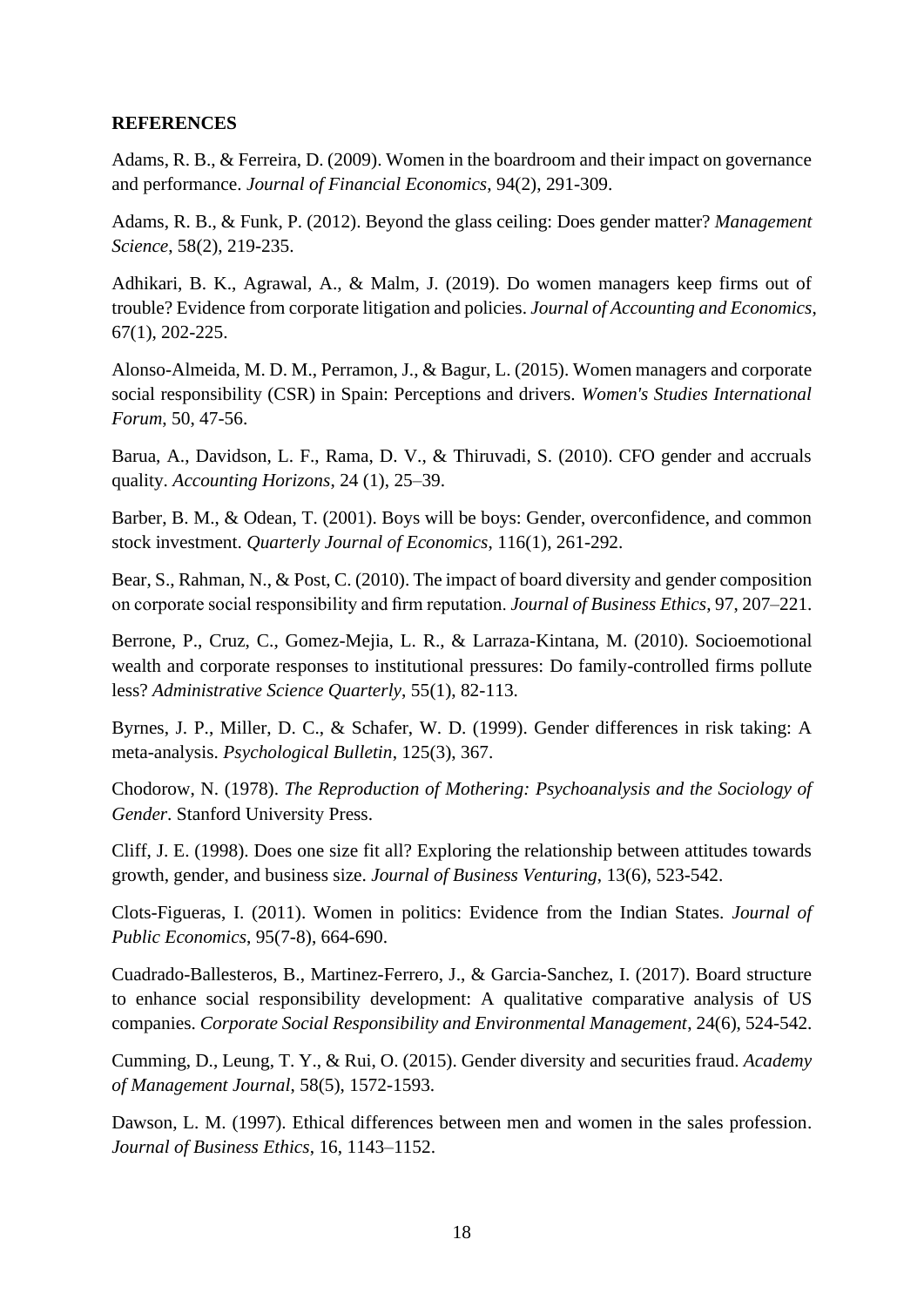Dellink, R., Lanzi, E., & Chateau, J. (2019). The sectoral and regional economic consequences of climate change to 2060. *Environmental and Resource Economics*, 72(2), 309-363.

Deshpande, S. P., Joseph, J., & Prasad, R. (2006). Factors impacting ethical behavior in hospitals. *Journal of Business Ethics*, 69(2), 207-216.

DesJardine, M., Bansal, P., & Yang, Y. (2019). Bouncing back: building resilience through social and environmental practices in the context of the 2008 Global Financial Crisis. *Journal of Management*, 45(4), 1434–1460.

De Silva, D. G., & Pownall, R. A. (2014). Going green: does it depend on education, gender or income? *Applied Economics*, 46(5), 573-586.

Dickinson, D. L., & Tiefenthaler, J. (2002). What is fair? Experimental evidence. *Southern Economic Journal*, 414-428.

Donaldson, T., & Preston, L. E. (1995). The stakeholder theory of the corporation: Concepts, evidence, and implications. *Academy of Management Review*, 20(1), 65-91.

Dufwenberg, M., & Muren, A. (2006). Generosity, anonymity and gender. *Journal of Economic Behavior & Organization*, 61(1), 42-49.

Eagly, A. H. (1987). *Sex Differences in Social Behavior: A Social-role Interpretation*. Hillsdale, New Jersey.

Eagly, A. H., Johnson, B. T. (1990). Gender and leadership style: A meta-analysis. *Psychological Bulletin*, 108(2), 233–256.

Eagly, A. H., & Wood, W. (1991). Explaining sex differences in social behavior: A metaanalytic perspective. *Personality and Social Psychology Bulletin*, 17(3), 306-315.

Fauver, L., McDonald, M. B., & Taboada, A. G. (2018). Does it pay to treat employees well? International evidence on the value of employee-friendly culture. *Journal of Corporate Finance*, 50, 84-108.

Ferreira, D. (2015). Board diversity: should we trust research to inform policy? *Corporate Governance: An International Review*, 23(2), 108-111.

Fisher, P. J., & Yao, R. (2017). Gender differences in financial risk tolerance. *Journal of Economic Psychology*, 61, 191-202.

Francoeur, C., Labelle, R., & Sinclair-Desgagné, B. (2008). Gender diversity in corporate governance and top management. *Journal of Business Ethics*, 81(1), 83-95.

Franke, G. R., Crown, D. F., & Spake, D. F. (1997). Gender differences in ethical perceptions of business practices: a social role theory perspective. *Journal of Applied Psychology*, 82(6), 920.

Garcia Martin, C. J., & Herrero, B. (2019). Do board characteristics affect environmental performance? A study of EU firms. *Corporate Social Responsibility and Environmental Management* (forthcoming).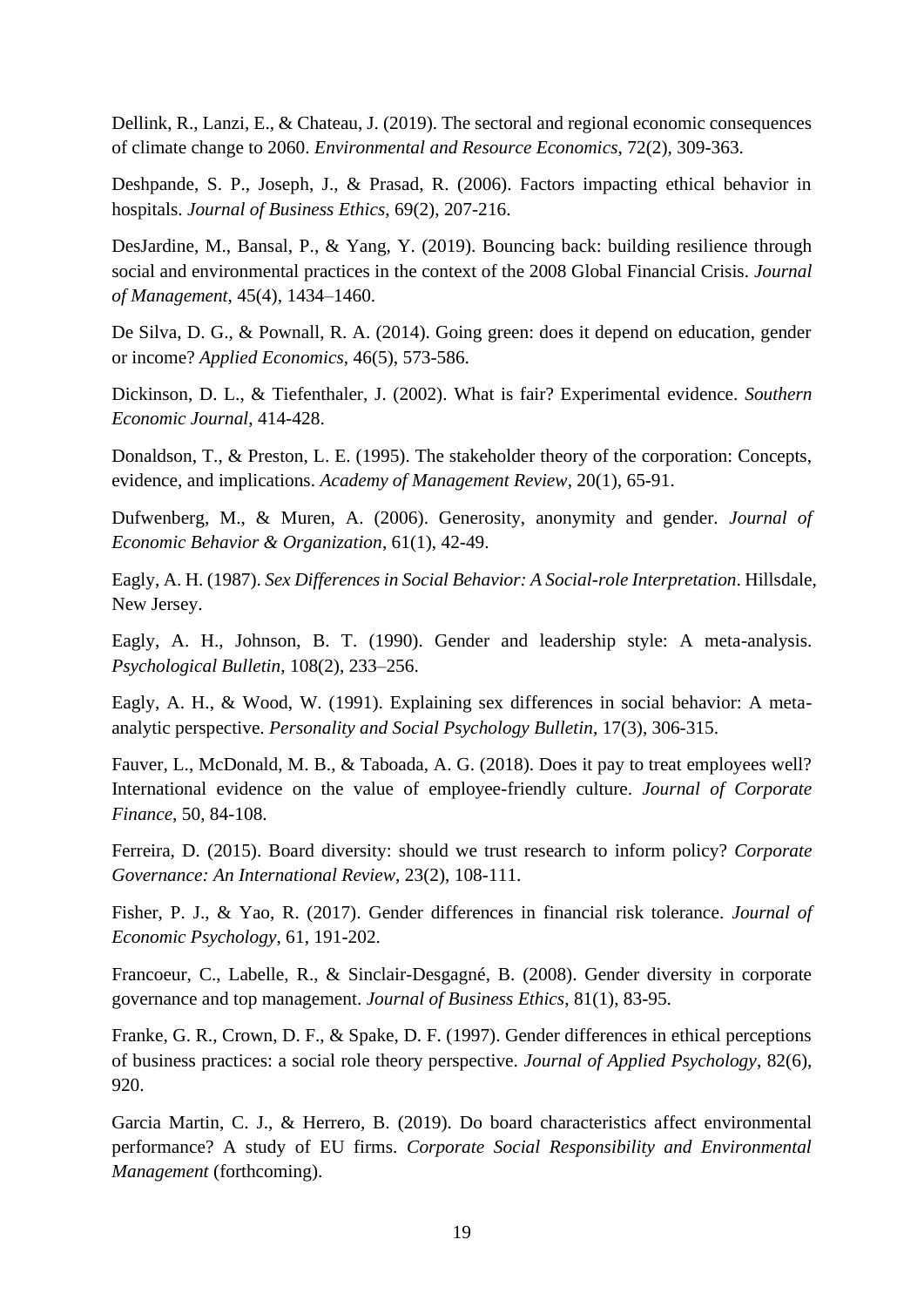Gilligan, C. (1993). *In a Different Voice*. Harvard University Press.

Glass, C., Cook, A., & Ingersoll, A. R. (2016). Do women leaders promote sustainability? Analyzing the effect of corporate governance composition on environmental performance. *Business Strategy and the Environment*, 25(7), 495-511.

Greening, D. W., & Turban, D. B. (2000). Corporate social performance as a competitive advantage in attracting a quality workforce. *Business & Society*, 39(3), 254-280.

Gutek, B. A., & Morasch, B. (1982). Sex-ratios, sex-role spillover, and sexual harassment of women at work. *Journal of Social Issues*, 38(4), 55-74.

Hafsi, T., & Turgut, G. (2013). Boardroom diversity and its effect on social performance: Conceptualization and empirical evidence. *Journal of Business Ethics*, 112(3), 463-479.

Hambrick, D. C., Cho, T. S., & Chen, M. J. (1996). The influence of top management team heterogeneity on firms' competitive moves. *Administrative Science Quarterly*, 41, 659-684.

Haque, F., & Ntim, C. G. (2018). Environmental policy, sustainable development, governance mechanisms and environmental performance. *Business Strategy and the Environment*, 27(3), 415-435.

Harjoto, M., Laksmana, I., & Lee, R. (2015). Board diversity and corporate social responsibility. *Journal of Business Ethics*, 132(4), 641-660.

Hussain, N., Rigoni, U., & Cavezzali, E. (2018). Does it pay to be sustainable? Looking inside the black box of the relationship between sustainability performance and financial performance. *Corporate Social Responsibility and Environmental Management*, 25(6), 1198-1211.

Jianakoplos, N. A., & Bernasek, A. (1998). Are women more risk averse? *Economic Inquiry*, 36(4), 620-630.

Kassinis, G., Panayiotou, A., Dimou, A., & Katsifaraki, G. (2016). Gender and environmental sustainability: A longitudinal analysis. *Corporate Social Responsibility and Environmental Management*, 23(6), 399-412.

Kim, J. B., Li, B., & Liu, Z. (2018). Does social performance influence breadth of ownership? *Journal of Business Finance & Accounting*, 45(9-10), 1164-1194.

Koellinger, P., Minniti, M., & Schade, C. (2013). Gender differences in entrepreneurial propensity. *Oxford Bulletin of Economics and Statistics*, 75(2), 213-234.

Liao, Z., Zhang, M., & Wang, X. (2019). Do female directors influence firms' environmental innovation? The moderating role of ownership type. *Corporate Social Responsibility and Environmental Management*, 26(1), 257-263.

Liu, C. (2018). Are women greener? Corporate gender diversity and environmental violations. *Journal of Corporate Finance*, 52, 118-142.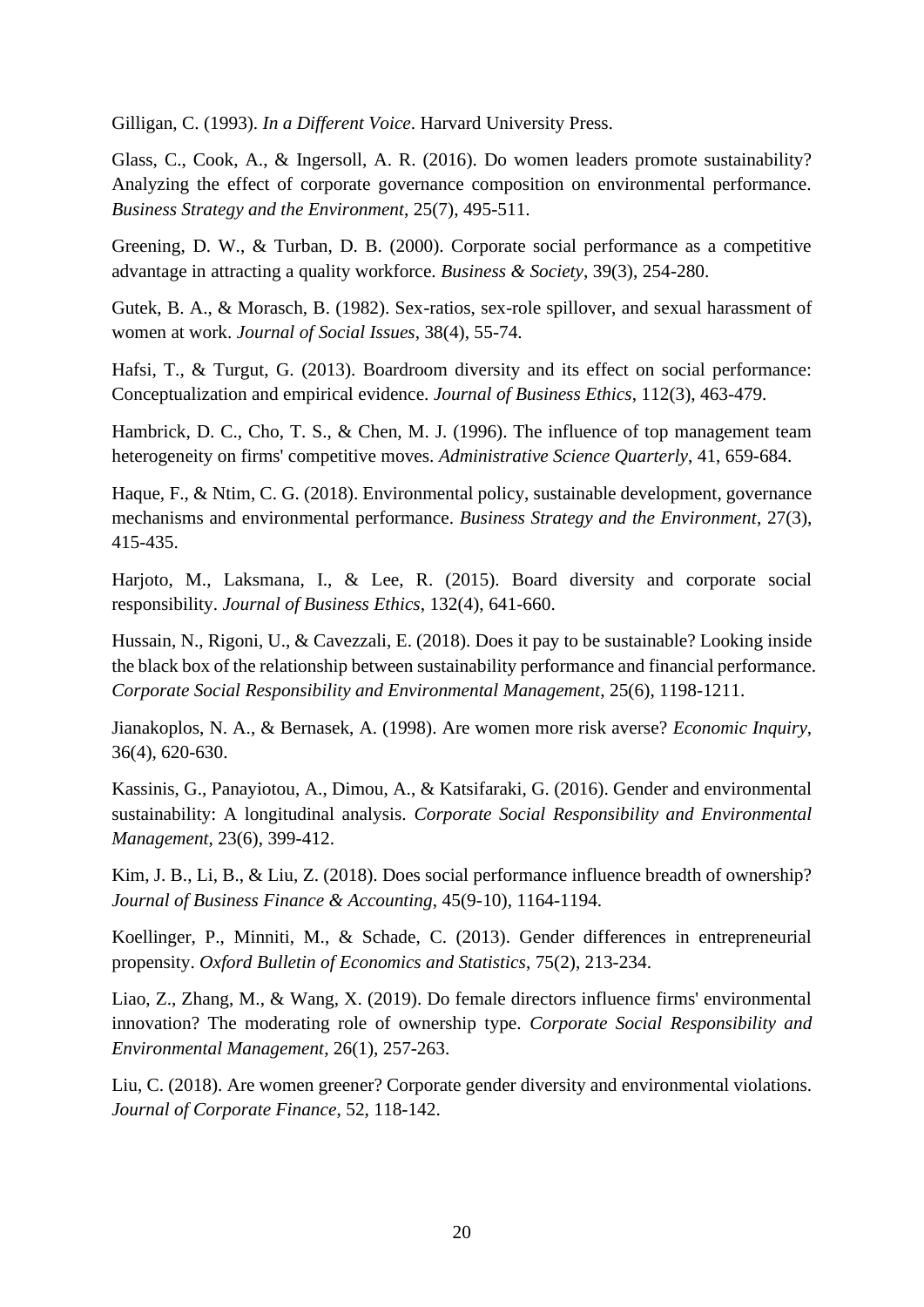Lucas-Pérez, M. E., Minguez-Vera, A., Baixauli-Soler, J. S., Martín-Ugedo, J. F., & Sanchez-Marín, G. (2015). Women on the board and managers' pay: Evidence from Spain. *Journal of Business Ethics*, 129(2), 265-280.

Nielsen, S., & Huse, M. (2010). The contribution of women on boards of directors: Going beyond the surface. *Corporate Governance: An International Review*, 18(2), 136-148.

Paroissien, J. B., Darboux, F., Couturier, A., Devillers, B., Mouillot, F., Raclot, D., & Le Bissonnais, Y. (2015). A method for modeling the effects of climate and land use changes on erosion and sustainability of soil in a Mediterranean watershed (Languedoc, France). *Journal of Environmental Management*, 150, 57-68.

Porter, M. E., & Van der Linde, C. (1995). Toward a new conception of the environmentcompetitiveness relationship. *Journal of Economic Perspectives*, 9(4), 97-118.

Post, C., Rahman, N., & Rubow, E. (2011). Green governance: Boards of directors' composition and environmental corporate social responsibility. *Business & Society*, 50(1), 189–223

Powell, M., & Ansic, D. (1997). Gender differences in risk behaviour in financial decisionmaking: An experimental analysis. *Journal of Economic Psychology*, 18(6), 605-628.

Seto-Pamies, D. (2015). The relationship between women directors and corporate social responsibility. *Corporate Social Responsibility and Environmental Management*, 22, 334–345

Shawver, T. J., Bancroft, P. C., & Sennetti, J. (2006). Can the 'clan effect'reduce the gender sensitivity to fraud? The case of the IPO environment. *Journal of Forensic Accounting*, 7(1), 185-208.

Spinoni, J., Vogt, J. V., Naumann, G., Barbosa, P., & Dosio, A. (2018). Will drought events become more frequent and severe in Europe? *International Journal of Climatology*, 38(4), 1718-1736.

Srinidhi, B., Gul, F. A., & Tsui, J. (2011). Female directors and earnings quality. *Contemporary Accounting Research*, 28(5), 1610-1644.

Sunden, A. E., & Surette, B. J. (1998). Gender differences in the allocation of assets in retirement savings plans. *American Economic Review*, 88(2), 207-211.

Swiss, L., Fallon, K. M., & Burgos, G. (2012). Does critical mass matter? Women's political representation and child health in developing countries. *Social Forces*, 91(2), 531-558.

Thomas, S. (1991). The impact of women on state legislative policies. *Journal of Politics*, 53(4), 958-976.

Tibbetts, S. G. (1999). Differences between women and men regarding decisions to commit test cheating. *Research in Higher Education*, 40(3), 323-342.

Udayasankar, K. (2008). Corporate social responsibility and firm size. *Journal of Business Ethics*, 83(2), 167-175.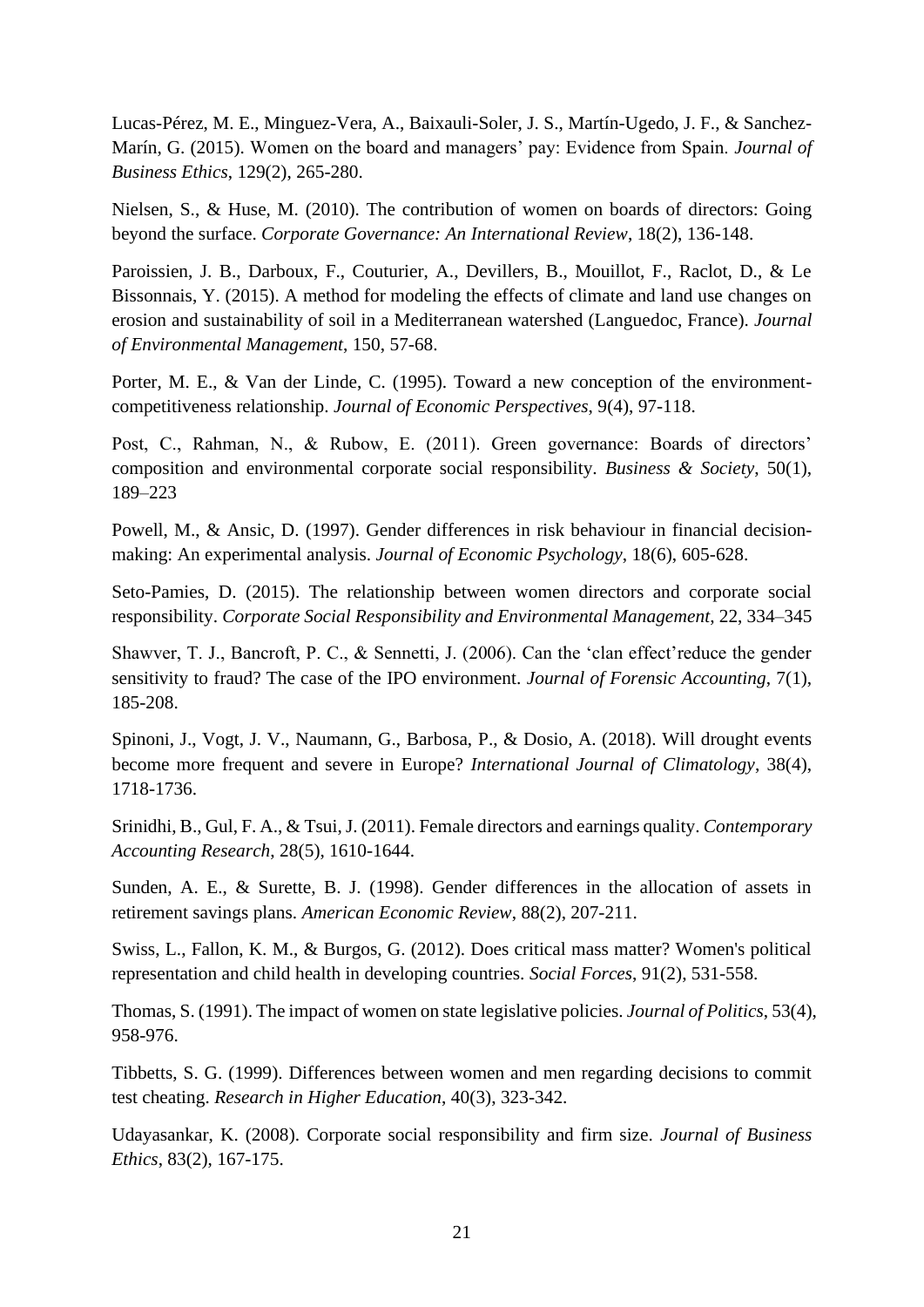Valentine, S. R., & Rittenburg, T. L. (2007). The ethical decision making of men and women executives in international business situations. *Journal of Business Ethics*, 71(2), 125-134.

Valls Martinez, M. D. C., Cruz Rambaud, S., & Parra Oller, I. (2019). Gender policies on board of directors and sustainable development. *Corporate Social Responsibility and Environmental Management*, 26, 1539-1553.

Walls, J. L., Berrone, P., & Phan, P. H. (2012). Corporate governance and environmental performance: Is there really a link? *Strategic Management Journal*, 33(8), 885-913.

Wicker, P., & Becken, S. (2013). Conscientious vs. ambivalent consumers: Do concerns about energy availability and climate change influence consumer behavior? *Ecological Economics*, 88, 41-48.

Wiens, J. J. (2016). Climate-related local extinctions are already widespread among plant and animal species. PLoS Biology, 14(12), e2001104.

Xiao, C., & McCright, A. M. (2015). Gender differences in environmental concern: Revisiting the institutional trust hypothesis in the USA. *Environment and Behavior*, 47(1), 17-37.

Zhang, J. Q., Zhu, H., & Ding, H. (2013). Board composition and corporate social responsibility: an empirical investigation in the Post Sarbanes–Oxley Era. *Journal of Business Ethics*, 114, 381–392.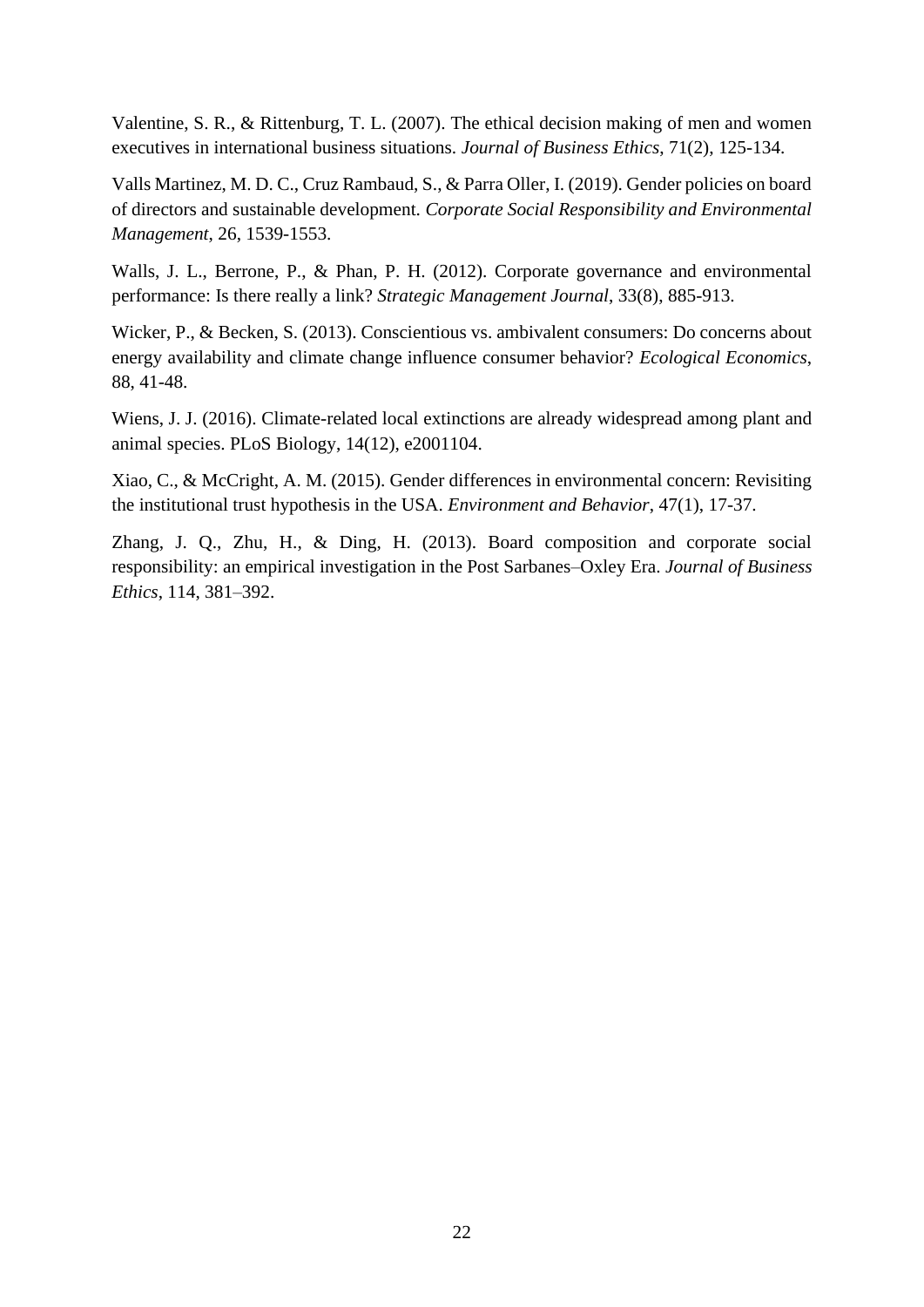Table 1. Descriptive statistics

|                                | Mean   | Std Dev | Q1               | Median         | Q3           |
|--------------------------------|--------|---------|------------------|----------------|--------------|
| Panel A: Dependent variables   |        |         |                  |                |              |
| Environmental score            | 74.970 | 16.281  | 66.849           | 77.302         | 87.093       |
| Env. innovation score          | 67.782 | 25.549  | 44.363           | 73.810         | 90.933       |
| Env. controversies score       | 45.177 | 23.025  | 19.149           | 57.551         | 61.478       |
| Env. product                   | 0.6071 | 0.4887  | $\boldsymbol{0}$ | 1              |              |
| Env. award                     | 0.5190 | 0.4999  | $\boldsymbol{0}$ | $\mathbf{1}$   | 1            |
| Resource reduction             | 0.5496 | 0.4978  | 0                | 1              | 1            |
| Eco-design                     | 0.4419 | 0.4969  | 0                | $\theta$       | 1            |
| Water conservation             | 0.7625 | 0.4258  | 1                | 1              | 1            |
| Energy conservation            | 0.9058 | 0.2924  | $\mathbf{1}$     | 1              | $\mathbf{1}$ |
| Panel B: Independent variables |        |         |                  |                |              |
| Women managers                 | 10.511 | 10.240  | $\theta$         | 9.0909         | 15.385       |
| Blau index                     | 0.1803 | 0.1422  | 0                | 0.1800         | 0.2778       |
| Fraction $>10\%$               | 0.4516 | 0.4979  | $\theta$         | $\theta$       |              |
| Firm size                      | 23.150 | 1.2985  | 22.215           | 23.102         | 24.069       |
| Ln Tobin's Q                   | 0.3322 | 0.4234  | 0.0331           | 0.2394         | 0.5399       |
| <b>ROA</b>                     | 4.3051 | 4.9980  | 1.7051           | 4.0219         | 6.4974       |
| Capex/TA                       | 4.7830 | 3.9499  | 2.3335           | 3.8137         | 5.9993       |
| Ln RD                          | 0.5204 | 0.8326  | $\overline{0}$   | $\overline{0}$ | 0.9856       |
| Board type                     | 1.2209 | 0.4148  | 1                | 1              | 1            |
| Board size                     | 13.229 | 3.6793  | 11               | 13             | 16           |
| Board independence             | 47.751 | 20.202  | 35.714           | 46.154         | 60           |
| CEO chair                      | 0.6818 | 0.4661  | $\overline{0}$   | 1              | 1            |

Environmental score measures the firm's global impact on the environment. Env. innovation score measures the firm's commitment and effectiveness in developing eco-efficient products. Env. controversies score measures the firm's negative impact on the environment. Env. product indicates that the firm has at least one product line or service that is designed to have positive effects on the environment. Env. award indicates that the firm has received product awards with respect to environmental responsibility. Resource reduction indicates that the firm has a policy for reducing the use of natural resources. Water (/Energy) conservation indicates that the firm has a policy to improve its water (/energy) efficiency. Eco-design indicates that the firm's products are designed for reuse and recycling. Women managers is the percentage of women in top management. Firm size is the log of total assets. Tobin's Q is proxied by total assets plus market value of equity less book value of equity; scaled by total assets. ROA is operating return over total assets. Capex represents capital expenditures. Ln RD is the log of R&D to total assets incremented by one unit. Board type equals 1 if the board is two-tiered; and 0 otherwise. Board size is the number of directors. Board independence is the percentage of independent directors. CEO chair equals 1 if the CEO is chairman of the board of directors.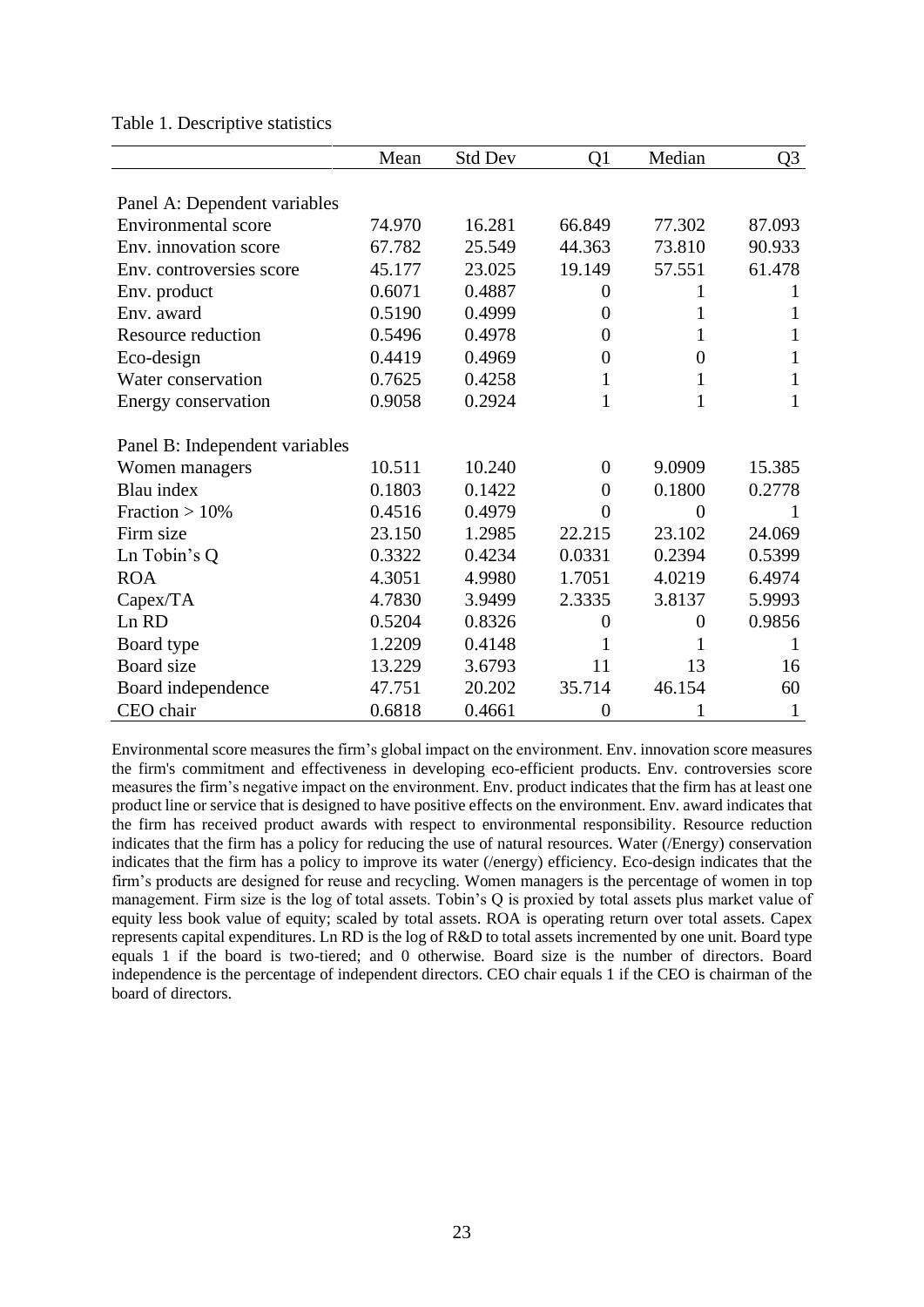|                            |        | $[1]$                   | $[2]$                  | $[3]$                    | [4]                    | $[5]$               | $[6]$      |
|----------------------------|--------|-------------------------|------------------------|--------------------------|------------------------|---------------------|------------|
|                            |        |                         |                        |                          |                        |                     |            |
| Env. score                 | $[1]$  | 1.0000                  |                        |                          |                        |                     |            |
| Env. innovation            | $[2]$  | $0.7344*$               | 1.0000                 |                          |                        |                     |            |
| Env. product               | $[3]$  | 0.4827*                 | $0.6836*$              | 1.0000                   |                        |                     |            |
| Env. Award                 | $[4]$  | 0.3459*                 | $0.2440*$              | $0.1685*$                | 1.0000                 |                     |            |
| Resource red.              | $[5]$  | $0.4543*$               | 0.2519*                | $0.1582*$                | $0.3052*$              | 1.0000              |            |
| Water cons.                | [6]    | $0.4336*$               | $0.1340*$              | $0.1106*$                | $0.0960*$              | 0.2579*             | 1.0000     |
| Energy cons.               | $[7]$  | $0.5361*$               | $0.2556*$              | $0.1608*$                | $0.1841*$              | $0.2721*$           | $0.3713*$  |
| Eco-design                 | [8]    | 0.2899*                 | $0.3971*$              | 0.4786*                  | $0.1561*$              | $0.1070*$           | 0.0737     |
| Firm size                  | $[9]$  | 0.3886*                 | $0.2600*$              | 0.2439*                  | $0.2248*$              | 0.3901*             | 0.2578*    |
| Ln Tobin's Q               | $[10]$ | $-0.1086*$              | $-0.1353*$             | $-0.1219*$               | $-0.1049*$             | $-0.1111*$          | $-0.0554$  |
| <b>ROA</b>                 | $[11]$ | $-0.1359*$              | $-0.1728*$             | $-0.1731*$               | $-0.0303$              | $-0.0746$           | $-0.0612$  |
| Capex/TA                   | $[12]$ | $-0.2215*$              | $-0.0613$              | $-0.0981*$               | $-0.0769$              | $-0.0729$           | $-0.0868$  |
| Ln RD                      | $[13]$ | 0.0563                  | $0.1069*$              | $0.1861*$                | $-0.0309$              | $-0.0273$           | 0.0823     |
| Board type                 | $[14]$ | 0.0014                  | $-0.0003$              | $-0.1305*$               | 0.0137                 | $-0.0190$           | $-0.0842$  |
| Board size                 | $[15]$ | $0.1792*$               | $0.1010*$              | $0.1373*$                | 0.1199*                | $0.2611*$           | $0.1497*$  |
| Board indep.               | $[16]$ | $0.1805*$               | $0.2217*$              | $0.1540*$                | 0.0184                 | $-0.0305$           | $-0.0048$  |
| CEO chair                  | $[17]$ | 0.0271                  | 0.0356                 | $0.1713*$                | 0.0312                 | $-0.0006$           | 0.0819     |
| Women managers             | $[18]$ | $0.1923*$               | $0.1832*$              | $0.1073*$                | 0.0398                 | 0.0597              | $0.1083*$  |
|                            |        |                         |                        |                          |                        |                     |            |
|                            |        | $[7]$                   | [8]                    | $[9]$                    | $[10]$                 | $[11]$              | $[12]$     |
|                            |        | 1.0000                  |                        |                          |                        |                     |            |
| Energy cons.               | $[7]$  | $0.1014*$               | 1.0000                 |                          |                        |                     |            |
| Eco-design                 | [8]    | 0.2706*                 | $0.1822*$              |                          |                        |                     |            |
| Firm size                  | $[9]$  |                         | $-0.0142$              | 1.0000<br>$-0.4096*$     | 1.0000                 |                     |            |
| Ln Tobin's Q<br><b>ROA</b> | $[10]$ | $-0.0708$               |                        |                          |                        |                     |            |
|                            | $[11]$ | $-0.0707$<br>$-0.1772*$ | $-0.0604$<br>$-0.0611$ | $-0.2666*$<br>$-0.1780*$ | $0.6513*$<br>$0.0905*$ | 1.0000<br>$0.1053*$ | 1.0000     |
| Capex/TA<br>Ln RD          | $[12]$ | $-0.0241$               |                        |                          |                        |                     |            |
|                            | $[13]$ |                         | $0.2158*$              | $-0.1225*$               | $0.1831*$              | 0.0455              | $-0.1032*$ |
| Board type                 | $[14]$ | 0.0557                  | 0.0193                 | 0.0034                   | $-0.0651$              | 0.0206              | $-0.0719$  |
| Board size                 | $[15]$ | $0.1044*$               | 0.0063                 | $0.5643*$                | $-0.2395*$             | $-0.1500*$          | $-0.1032*$ |
| Board indep.               | $[16]$ | 0.0690                  | $0.1730*$              | 0.0804<br>$0.0975*$      | $-0.0692$              | $-0.0781$           | 0.0293     |
| CEO chair                  | $[17]$ | $-0.0405$               | $0.1105*$              |                          | $-0.0774$              | $-0.1134*$          | $-0.0623$  |
| Women managers             | $[18]$ | $0.1298*$               | 0.0186                 | 0.0167                   | $0.1547*$              | 0.0381              | $-0.0049$  |
|                            |        | $[13]$                  | $[14]$                 | $[15]$                   | $[16]$                 | $[17]$              | $[18]$     |
|                            |        |                         |                        |                          |                        |                     |            |
| Ln RD                      | $[13]$ | 1.0000                  |                        |                          |                        |                     |            |
| Board type                 | $[14]$ | $-0.1439*$              | 1.0000                 |                          |                        |                     |            |
| Board size                 | $[15]$ | $-0.1418*$              | $-0.1805*$             | 1.0000                   |                        |                     |            |
| Board indep.               | $[16]$ | 0.1387*                 | $0.1682*$              | $-0.1983*$               | 1.0000                 |                     |            |
| CEO chair                  | $[17]$ | $0.1310*$               | $-0.6216*$             | $0.1097*$                | $-0.0871$              | 1.0000              |            |
| Women managers             | $[18]$ | 0.0168                  | 0.0544                 | 0.0670                   | 0.0029                 | $-0.1192*$          | 1.0000     |

Table 2. Correlation between the variables

For the definition of the variables, see the footnote under Table 1. \* indicates statistical significance at the 1% level.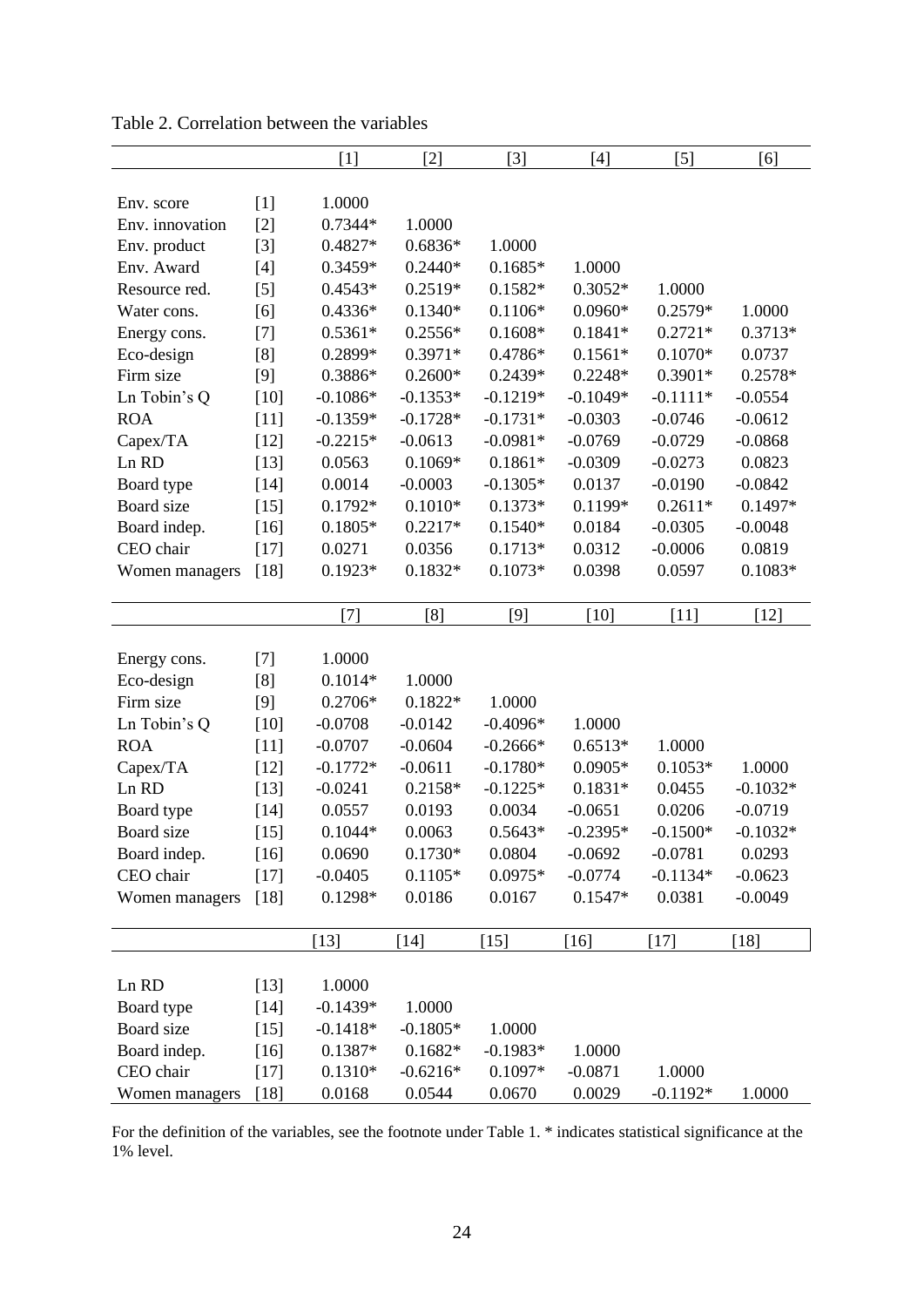|                    | $\mathbf{1}$     |            | $\overline{2}$ |       | 3         |            |
|--------------------|------------------|------------|----------------|-------|-----------|------------|
| Women managers     | 0.2292<br>(2.23) | $**$       |                |       |           |            |
| Blau index         |                  |            | 0.1715         | $***$ |           |            |
|                    |                  |            | (2.19)         |       |           |            |
| Fraction $>10\%$   |                  |            |                |       | 4.1516    | $**$       |
|                    |                  |            |                |       | (2.03)    |            |
| Firm size          | 4.5016           | ***        | 4.4661         | ***   | 4.6096    | ***        |
|                    | (4.03)           |            | (3.98)         |       | (4.13)    |            |
| Ln Tobin's Q       | 1.9433           |            | 1.7587         |       | 2.4037    |            |
|                    | (0.57)           |            | (0.52)         |       | (0.71)    |            |
| <b>ROA</b>         | $-0.0017$        |            | $-0.1613$      |       | $-0.1722$ |            |
|                    | $(-0.72)$        |            | $(-0.69)$      |       | $(-0.73)$ |            |
| Capex/TA           | $-0.6458$        | $\ast\ast$ | $-0.6429$      | **    | $-0.6229$ | $**$       |
|                    | $(-2.28)$        |            | $(-2.28)$      |       | $(-2.26)$ |            |
| Ln RD              | 1.1280           |            | 0.9881         |       | 0.8987    |            |
|                    | (0.67)           |            | (0.59)         |       | (0.53)    |            |
| Board type         | $-1.1681$        |            | $-1.2376$      |       | $-1.0736$ |            |
|                    | $(-0.35)$        |            | $(-0.37)$      |       | $(-0.32)$ |            |
| Board size         | $-0.0261$        |            | $-0.0358$      |       | $-0.0265$ |            |
|                    | $(-0.07)$        |            | $(-0.10)$      |       | $(-0.07)$ |            |
| Board independence | 0.1207           | **         | 0.1199         | $**$  | 0.1208    | $\ast\ast$ |
|                    | (2.27)           |            | (2.27)         |       | (2.30)    |            |
| CEO chair          | $-1.7617$        |            | $-1.8119$      |       | $-1.9368$ |            |
|                    | $(-0.90)$        |            | $(-0.93)$      |       | $(-0.98)$ |            |
| Year effects       | Yes              |            | Yes            |       | Yes       |            |
| Industry effects   | Yes              |            | Yes            |       | Yes       |            |
|                    |                  |            |                |       |           |            |
| F value            | 8.95             | ***        | 8.01           | ***   | 7.91      | ***        |
| $R^2$              | 0.3187           |            | 0.3194         |       | 0.3170    |            |
| N observations     | 817              |            | 817            |       | 817       |            |

Table 3. OLS regression of environmental score on gender diversity in top management

The table presents OLS regressions of the environmental score extracted from Asset4 on three measures of gender diversity in top management. Women managers is the proportion of women in top management. The Blau index is defined in the text. Fraction  $> 10\%$  is a dummy indicating that the proportion of women in the top management team is above 10%. The other variables are defined in the footnote under Table 1. Standard errors are corrected for clustering at the firm level. \*\*\*, \*\*, \* indicate statistical significance at the 1%, 5% and 10% levels.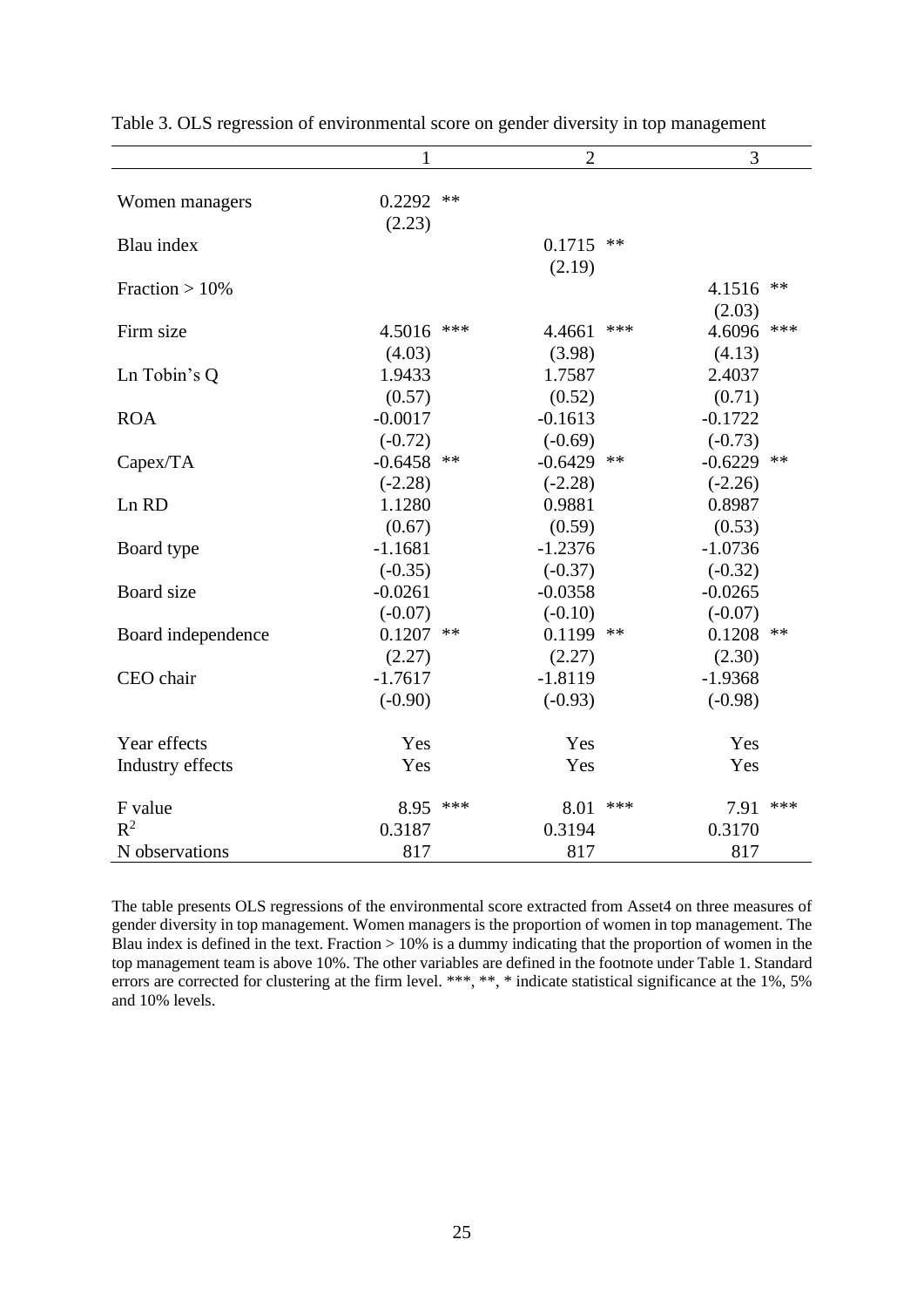|                               | Env.                 | Env.                | Env.           | Env.                 | Resource          |
|-------------------------------|----------------------|---------------------|----------------|----------------------|-------------------|
|                               | innovation           | controversy         | awards         | products             | reduction         |
|                               |                      |                     |                |                      |                   |
| Women managers                | 0.4653<br>$**$       | $**$<br>$-0.1990$   | 0.0143<br>$**$ | 0.0186<br>***        | 0.0162<br>$***$   |
|                               | (2.51)               | $(-2.39)$           | (2.49)         | (3.04)               | (2.62)            |
| Firm size                     | 4.3097<br>$\ast\ast$ | $-8.7395$<br>$***$  | 0.1766<br>***  | 0.2997<br>$***$      | 0.4043<br>***     |
|                               | (2.38)               | $(-7.77)$           | (3.42)         | (5.22)               | (7.24)            |
| Ln Tobin's Q                  | 0.3214               | $-3.2959$           | $-0.2817$      | $-0.3692$<br>$\ast$  | 0.0432            |
|                               | (0.06)               | $(-0.92)$           | $(-1.55)$      | $(-1.86)$            | (0.23)            |
| <b>ROA</b>                    | $-0.5267$            | $-0.0916$           | 0.0068         | 0.0025               | $-0.0095$         |
|                               | $(-1.48)$            | $(-0.48)$           | (0.50)         | (0.17)               | $(-0.68)$         |
| Capex/TA                      | 0.0611               | $-0.0123$           | 0.0100         | 0.0262<br>$\ast$     | 0.0111            |
|                               | (0.15)               | $(-0.06)$           | (0.71)         | (1.71)               | (0.75)            |
| Board type                    | $-0.5864$            | 1.9932              | 0.1472         | 0.0038               | 0.0998            |
|                               | $(-0.10)$            | (0.67)              | (0.91)         | (0.02)               | (0.58)            |
| Board size                    | $-0.2179$            | 0.0367              | 0.0046         | $-0.0345$ *          | 0.0289            |
|                               | $(-0.33)$            | (0.09)              | (0.26)         | $(-1.81)$            | (1.57)            |
| Board independence            | 0.2318<br>***        | $-0.1112$<br>$**$   | 0.0041         | 0.0067<br>$\ast\ast$ | $-0.0036$         |
|                               | (3.01)               | $(-2.64)$           | (1.53)         | (2.18)               | $(-1.31)$         |
| CEO chair                     | 0.1511               | $-3.8208$<br>$\ast$ | $-0.0028$      | 0.0591               | $-0.3437$<br>$**$ |
|                               | (0.04)               | $(-1.86)$           | $(-0.02)$      | (0.39)               | $(-2.36)$         |
|                               |                      |                     |                |                      |                   |
| Year effects                  | Yes                  | Yes                 | Yes            | Yes                  | Yes               |
| Industry effects              | Yes                  | Yes                 | Yes            | Yes                  | Yes               |
|                               |                      |                     |                |                      |                   |
| F value   LR chi <sup>2</sup> | 4.38<br>***          | ***<br>12.46        | ***<br>152.14  | $***$<br>311.15      | 257.32<br>***     |
| $R^2$   Pseudo $R^2$          | 0.2010               | 0.3142              | 0.1345         | 0.2842               | 0.2288            |
| N observations                | 817                  | 817                 | 817            | 817                  | 817               |

Table 4. Effect on selected environmental indicators

The table presents OLS and logit regressions of selected environmental indicators provided in Asset4. Women managers is the proportion of women in top management. The other variables are defined in the footnote under Table 1. Standard errors are corrected for clustering at the firm level. \*\*\*, \*\*, \* indicate statistical significance at the 1%, 5% and 10% levels.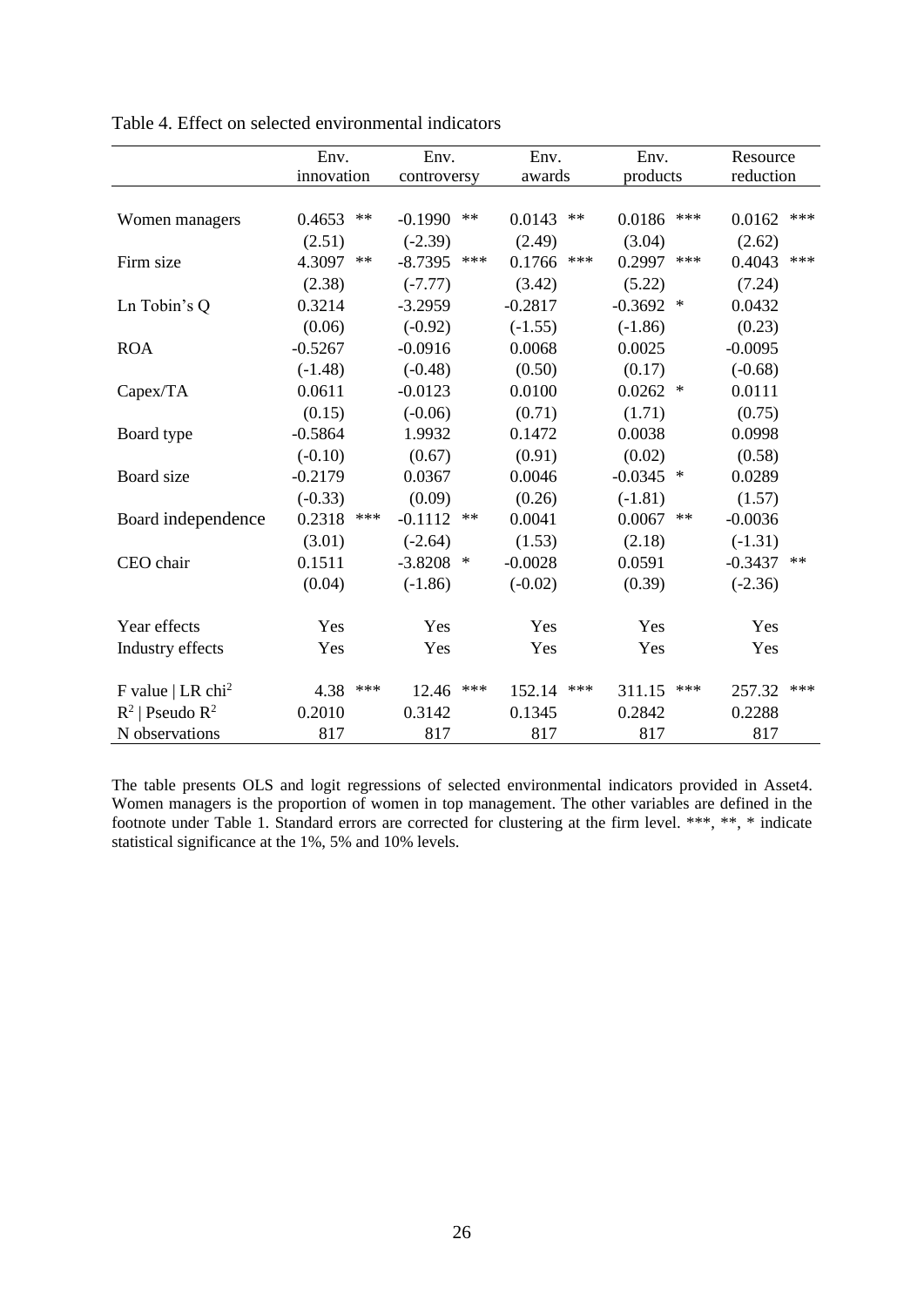|                    |           |       | Quantile  |        |             |     |
|--------------------|-----------|-------|-----------|--------|-------------|-----|
|                    | 0.25      |       | 0.50      |        | 0.75        |     |
|                    |           |       |           |        |             |     |
| Women managers     | 0.1662    | **    | 0.1907    | ***    | 0.2849      | *** |
|                    | (1.98)    |       | (3.15)    |        | (5.47)      |     |
| Firm size          | 5.2249    | ***   | 4.3040    | ***    | 3.3632      | *** |
|                    | (6.06)    |       | (6.19)    |        | (4.77)      |     |
| Ln Tobin's Q       | 3.0091    |       | 1.0456    |        | 0.1033      |     |
|                    | (0.85)    |       | (0.47)    |        | (0.04)      |     |
| <b>ROA</b>         | $-0.3368$ |       | $-0.1544$ |        | $-0.3032$ * |     |
|                    | $(-1.46)$ |       | $(-0.96)$ |        | $(-1.90)$   |     |
| Capex/TA           | $-0.8211$ | ***   | $-0.3842$ | ∗      | $-0.3864$   |     |
|                    | $(-2.94)$ |       | $(-1.88)$ |        | $(-1.58)$   |     |
| Ln RD              | 2.3860    |       | 0.8032    |        | 0.4059      |     |
|                    | (1.62)    |       | (0.88)    |        | (0.34)      |     |
| Board type         | $-2.8867$ | ∗     | $-3.0791$ | $\ast$ | 1.9537      |     |
|                    | $(-1.67)$ |       | $(-1.68)$ |        | (0.91)      |     |
| Board size         | 0.1715    |       | $-0.1472$ |        | $-0.5351$   | **  |
|                    | (0.54)    |       | $(-0.67)$ |        | $(-2.56)$   |     |
| Board independence | 0.1184    | $***$ | 0.1311    | ***    | 0.0372      |     |
|                    | (2.59)    |       | (4.16)    |        | (1.16)      |     |
| CEO chair          | $-3.1510$ |       | $-2.0896$ |        | 1.9382      |     |
|                    | $(-1.20)$ |       | $(-1.01)$ |        | (1.08)      |     |
| Year effects       | Yes       |       | Yes       |        | Yes         |     |
| Industry effects   | Yes       |       | Yes       |        | Yes         |     |
| Pseudo $R^2$       | 0.2145    |       | 0.1665    |        | 0.1382      |     |
| N observations     | 817       |       | 817       |        | 817         |     |

Table 5. Quantile regression of environmental score on women in top management

The table presents quantile regressions of the environmental score provided in Asset4 in three different quantiles. Women managers is the proportion of women in top management. The other variables are defined in the footnote under Table 1. Standard errors are bootstrapped. \*\*\*, \*\*, \* indicate statistical significance at the 1%, 5% and 10% levels.